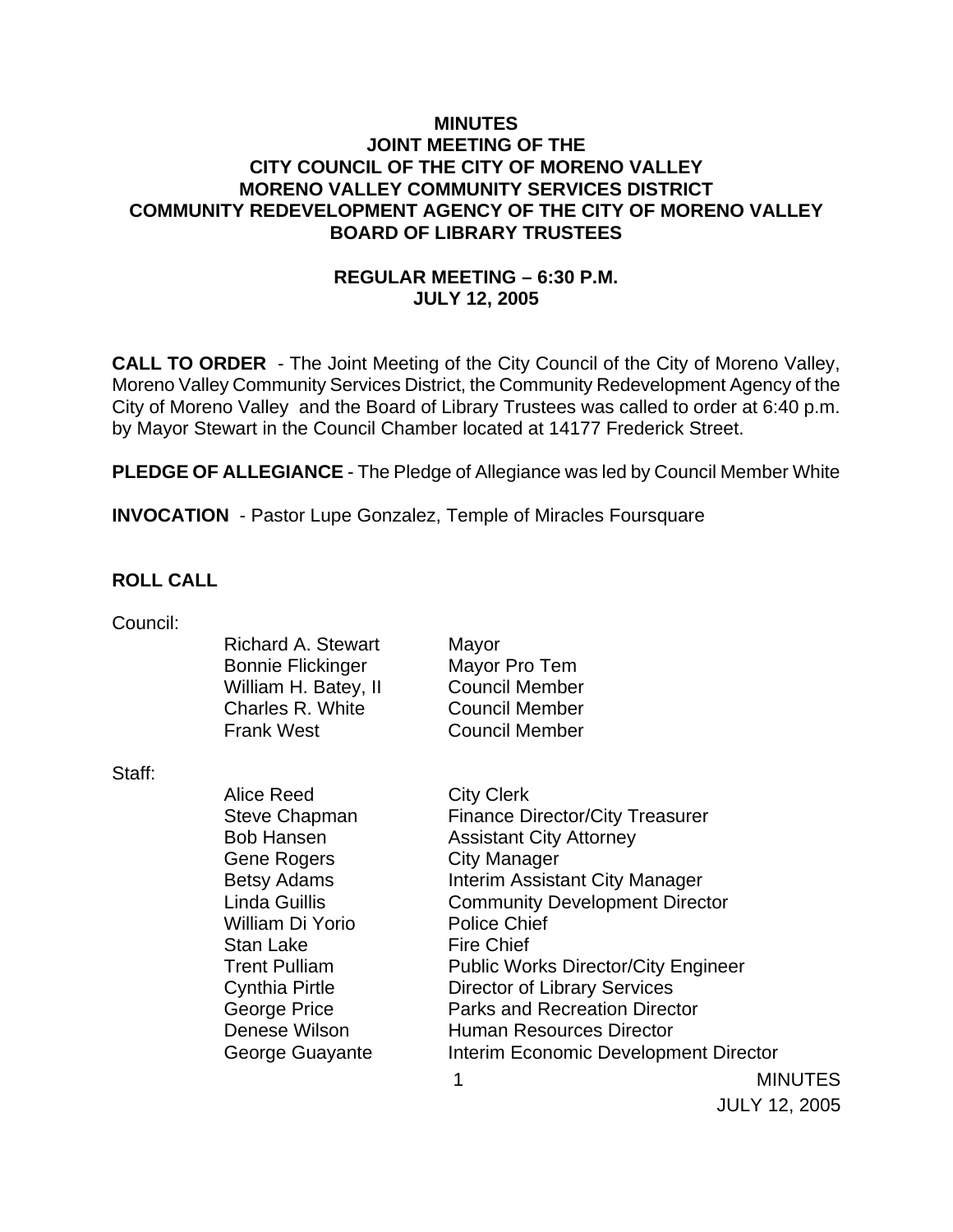### **JOINT CONSENT CALENDARS (SECTIONS A-D) OF THE CITY COUNCIL OF THE CITY OF MORENO VALLEY, MORENO VALLEY COMMUNITY SERVICES DISTRICT, COMMUNITY REDEVELOPMENT AGENCY OF THE CITY OF MORENO VALLEY AND THE BOARD OF LIBRARY TRUSTEES**

Mayor Stewart opened the agenda items for the Consent Calendars for public comments, there being none, public comments were closed.

### **A. CONSENT CALENDAR** - **CITY COUNCIL**

- A1. ORDINANCES FIRST READING BY TITLE ONLY Waived reading of all Ordinance Introductions and read by title only.
- A2. MINUTES REGULAR MEETING OF JUNE 28, 2005 (Report of: City Clerk's Department) Recommendation: Approve as submitted.
- A3. ACCEPTANCE OF THE CALIFORNIA OFFICE OF TRAFFIC SAFETY (OTS) GRANT FUNDING ENTITLED, "MVPD AUTOMATED CITATION PROGRAM" (Report of: Police Department) Recommendation: Accept the OTS Grant entitled "MVPD Automated Citation Program." The amount of the grant will be approximately \$42,000. The exact amount of the grant will be determined upon completion of the grant agreement.
- A4. REQUEST FOR A 4-WAY STOP AT THE INTERSECTION OF KRAMERIA AVENUE AND CALLE AURORA/VISTA CONEJO DRIVE (Report of: Public Works Department) Recommendation: Adopt Resolution No. 2005-56 to establish 4-way stop controls at the intersection of Krameria Avenue and Calle Aurora/Vista Conejo Drive.

### Resolution No. 2005-56

 A Resolution of the City Council of the City of Moreno Valley, Establishing Stop Controls for North and South Bound Traffic on Krameria Avenue at Calle Aurora/Vista Conejo Drive

A5. PROFESSIONAL CONSULTANT SERVICES AGREEMENT FOR PIGEON PASS ROAD WIDENING FROM CLIMBING ROSE DRIVE TO NORTH CITY LIMITS, PROJECT NO. 06-41570324 (Report of: Public Works Department)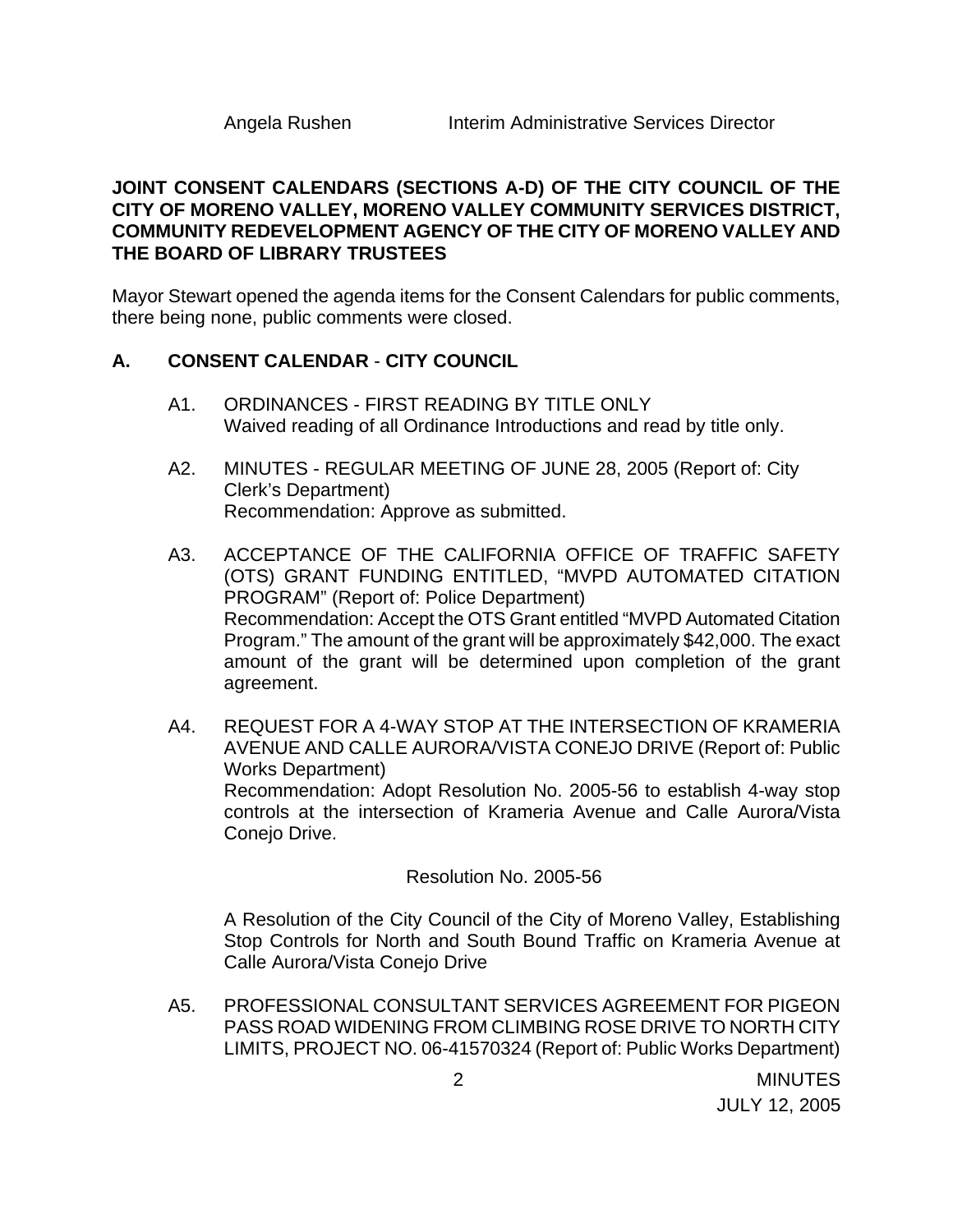Recommendation: Award the Agreement for Professional Consultant Services to HDR Engineering, Inc., 1936 East Deere Avenue, Suite 220, Santa Ana, CA 92705, to provide design and construction support services for the Pigeon Pass Road Widening; authorize the Mayor to execute the Agreement for Professional Consultant Services with HDR Engineering, Inc.; authorize the appropriation of \$425,700 from the unencumbered Development Impact Fees (DIF) Arterial Streets (Fund 416) fund balance for design, right-of-way, and construction support services for the Pigeon Pass Road Widening to fund the shortfall; and authorize the issuance of two Purchase Orders to HDR Engineering, Inc., totaling \$895,700 (the proposal amount plus 10% contingency) (Account Nos. 415.70324 and 416.\_\_\_\_), when the agreement has been signed by all parties.

A6. AMENDMENT OF AGREEMENT AND RATIFICATION OF APPLICATION FOR GRANT FUNDING FOR THE MORENO VALLEY YOUTHBUILD PROGRAM (Report of: Interim Economic Development Director) Recommendation: Approve the first amendment to the Affordable Housing Agreement between the City of Moreno Valley, the Redevelopment Agency of the City of Moreno Valley, and Moreno Valley YouthBuild, Inc. and authorize the City Manager and the Agency's Executive Director to execute the appropriate documents and take the necessary actions to implement the amendment; adopt Resolution No. 2005-60, a resolution of the City Council of the City of Moreno Valley approving an amendment to the Affordable Housing Agreement with the Redevelopment Agency of the City of Moreno Valley and Moreno Valley YouthBuild, Inc. and making findings in connection therewith; appropriate \$50,360.60 from fund number 894.91310 (RDA Housing Set aside funds) for the payment of the Developer Fee authorized by the amendment to the Affordable Housing Agreement with the City of Moreno Valley and Moreno Valley YouthBuild, Inc.; and ratify the application requesting YouthBuild Grant funds submitted to the United States Department of Housing and Urban Development (HUD).

### Resolution No. 2005-60

 A Resolution of the City Council of the City of Moreno Valley, Approving an Amendment to the Affordable Housing Agreement with the Redevelopment Agency of the City of Moreno Valley and Moreno Valley Youthbuild, Inc. and Making Certain Findings

A7. REQUEST ADOPTION OF PLANS AND SPECIFICATIONS, AND AUTHORIZATION TO ADVERTISE FOR CONSTRUCTION BIDS FOR THE INDIAN STREET AND CACTUS AVENUE INTERSECTION AND STORM DRAIN IMPROVEMENTS, PROJECT NO. 03-12567123 (Report of: Public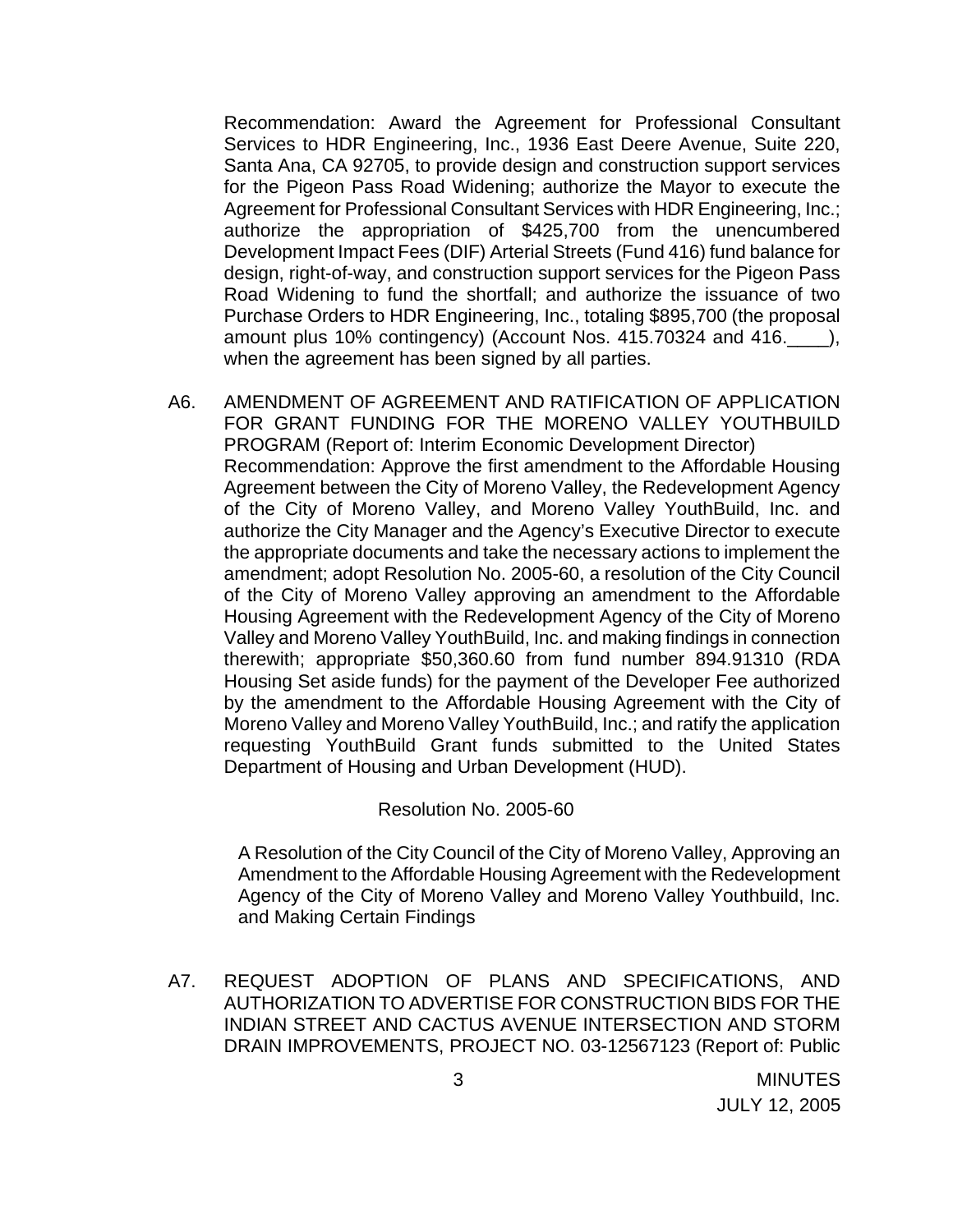Works Department)

 Recommendation: Adopt the plans and specifications that are on file in the office of the City Engineer; and authorize the City Clerk to advertise the project for construction bids upon receipt of Caltrans authorization to proceed.

A8. NOTICE OF COMPLETION AND ACCEPTANCE OF THE FISCAL YEAR 2003/2004 ANNUAL SLURRY SEAL PROGRAM, PROJECT NO. 03- 12584830 (Report of: Public Works Department) Recommendation: Ratify Contract Change Order Nos. 1 and 2 (Final); accept the work as complete for the Fiscal Year 2003/2004 Annual Slurry Seal Program constructed by Pavement Coatings Co., 5312 Cypress Street, Cypress, California 90630; direct the City Clerk to record the Notice of Completion within ten (10) calendar days at the office of the County Recorder of Riverside County, as required by Section 3093 of the California Civil Code; authorize the Director of Finance to release the retention to Pavement Coatings Co. thirty-five (35) calendar days after the date of recordation of the Notice of Completion, if no claims are filed against the project; authorize the Finance Director to increase Purchase Order No. 28357 in the amount of \$34,621.10 to cover the balance above the approved Purchase Order amount; and accept the improvements into the City's maintained road system.

A9. THIRD AMENDMENT TO AGREEMENT FOR PROFESSIONAL CONSULTANT SERVICES WITH BERG & ASSOCIATES, INC. (Report of: Public Works Department) Recommendation: Approve the Third Amendment to Agreement for Professional Consultant Services with Berg & Associates, Inc., 302 West 5<sup>th</sup> Street, Suite 210, San Pedro, California 92731 to provide professional consultant services; authorize the Mayor to execute said Third Amendment to Agreement for Professional Consultant Services with Berg & Associates, Inc.; and authorize an increase in the Purchase Order to Berg & Associates, Inc. in the amount of \$70,000, when the Third Amendment to Agreement for Professional Consultant Services has been signed by all parties.

A10. PROFESSIONAL CONSULTANT SERVICES AGREEMENT FOR STATE ROUTE 60/MORENO BEACH DRIVE INTERCHANGE AND NASON STREET OVERCROSSING IMPROVEMENTS, PROJECT NO. 07-41570024 (Report of: Public Works Department)

 Recommendation: Award the Agreement for Professional Consultant Services to Parsons Transportation Group, Inc., 2201 Dupont Drive, Suite 200, Irvine, California, 92612, to provide Planning/Project Approval and Environmental Document (Planning/PA&ED) phase services; authorize the Mayor to execute the Agreement for Professional Consultant Services with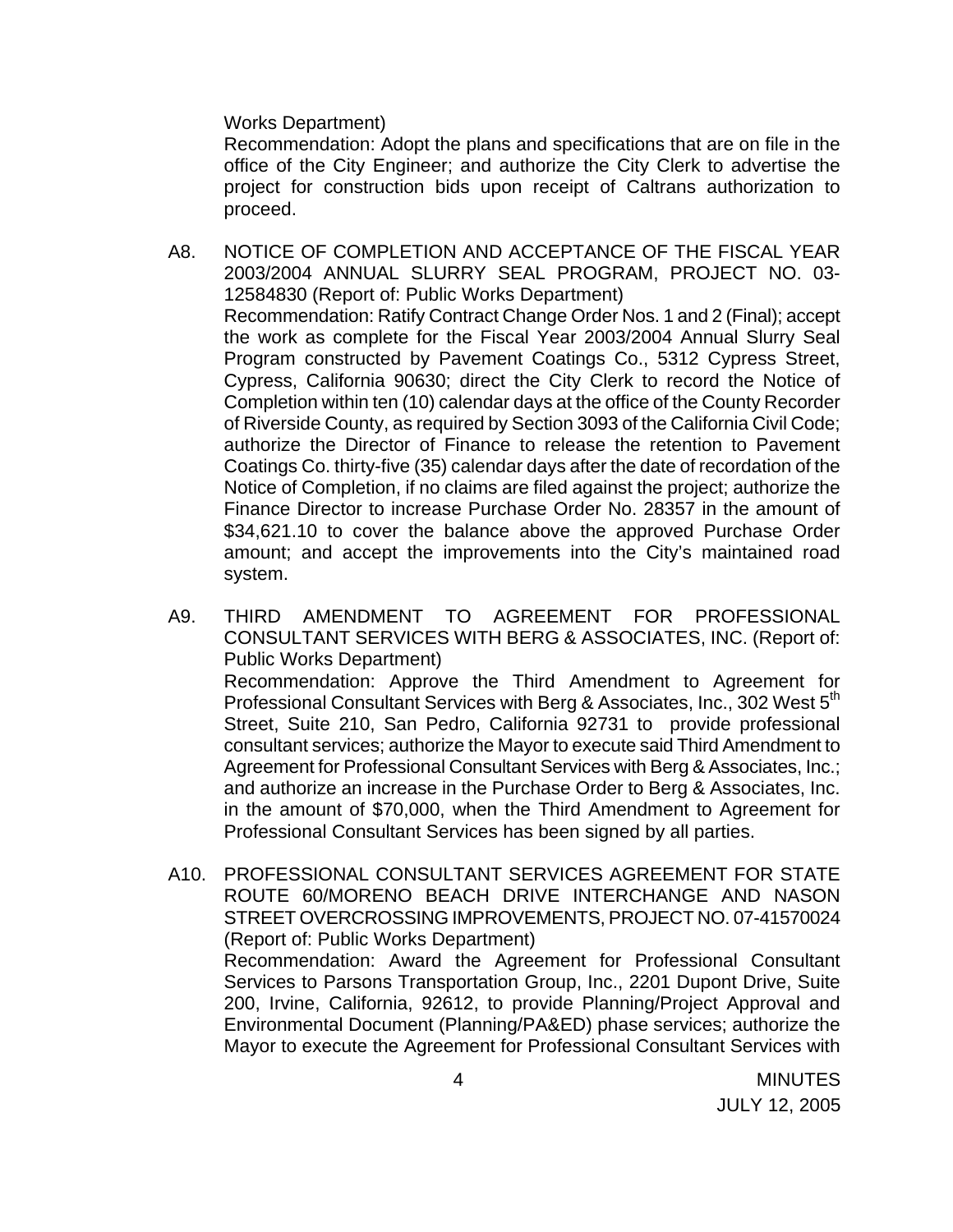Parsons Transportation Group, Inc.; and authorize the issuance of a Purchase Order to Parsons Transportation Group, Inc., in the amount of \$728,384 (the proposal amount plus 10% contingency) when the agreement has been signed by all parties (415.70024).

- A11. NOTICE OF COMPLETION AND ACCEPTANCE OF THE CONSTRUCTION FOR THE SENATE BILL 821 PERRIS BOULEVARD SIDEWALK IMPROVEMENTS BETWEEN DRACAEA AVENUE AND EUCALYPTUS AVENUE, AND ALESSANDRO BOULEVARD SIDEWALK IMPROVEMENTS BETWEEN ELSWORTH STREET AND GRANT STREET, PROJECT NOS. 04-12272220 AND 03-89280023 (Report of: Public Works) Recommendation: Ratify Contract Change Order Nos. 1 and 2 (Final); accept the work as complete for the construction of Senate Bill 821 (SB 821) Perris Boulevard Sidewalk Improvements between Dracaea Avenue and Eucalyptus Avenue, and Alessandro Boulevard Sidewalk Improvements between Elsworth Street and Grant Street by Elite Bobcat Service, Inc., 1320 East Sixth Street, Suite 100, Corona, California 92879-1700; direct the City Clerk to record the Notice of Completion within (10) days, at the office of the County Recorder of Riverside County, as required by Section 3093 of the California Civil Code; authorize the Director of Finance to release the retention to Elite Bobcat Service, Inc. thirty-five (35) calendar days after the date of recordation of the Notice of Completion, if no claims are filed against the project; and accept the improvements into the City's maintained road system.
- A12. RESOLUTION APPROVING NEWLY REVISED PERSONNEL RULES & REGULATIONS (Report of Human Resources Director) Recommendation: Adopt Resolution No. 2005-62, repealing Resolution No. 90-48 and approving newly revised Personnel Rules & Regulations for City Employees. Further, that the City Council authorize the City Manager to amend the Personnel Rules & Regulations to make minor changes in the future.

Resolution No. 2005-62

A Resolution of the City Council of the City of Moreno Valley, California, Repealing Resolution No. 90-48 and Approving Personnel Rules and Regulations for City Employees

A13. AGREEMENT FOR PROFESSIONAL ARCHITECTURAL SERVICES FOR THE CORPORATE YARD FACILITY SPACE NEEDS ANALYSIS AND CONCEPTUAL DESIGN, PROJECT NO. 05-41266522 (Report of: Public Works Department) Recommendation: Approve the Agreement for Professional Architectural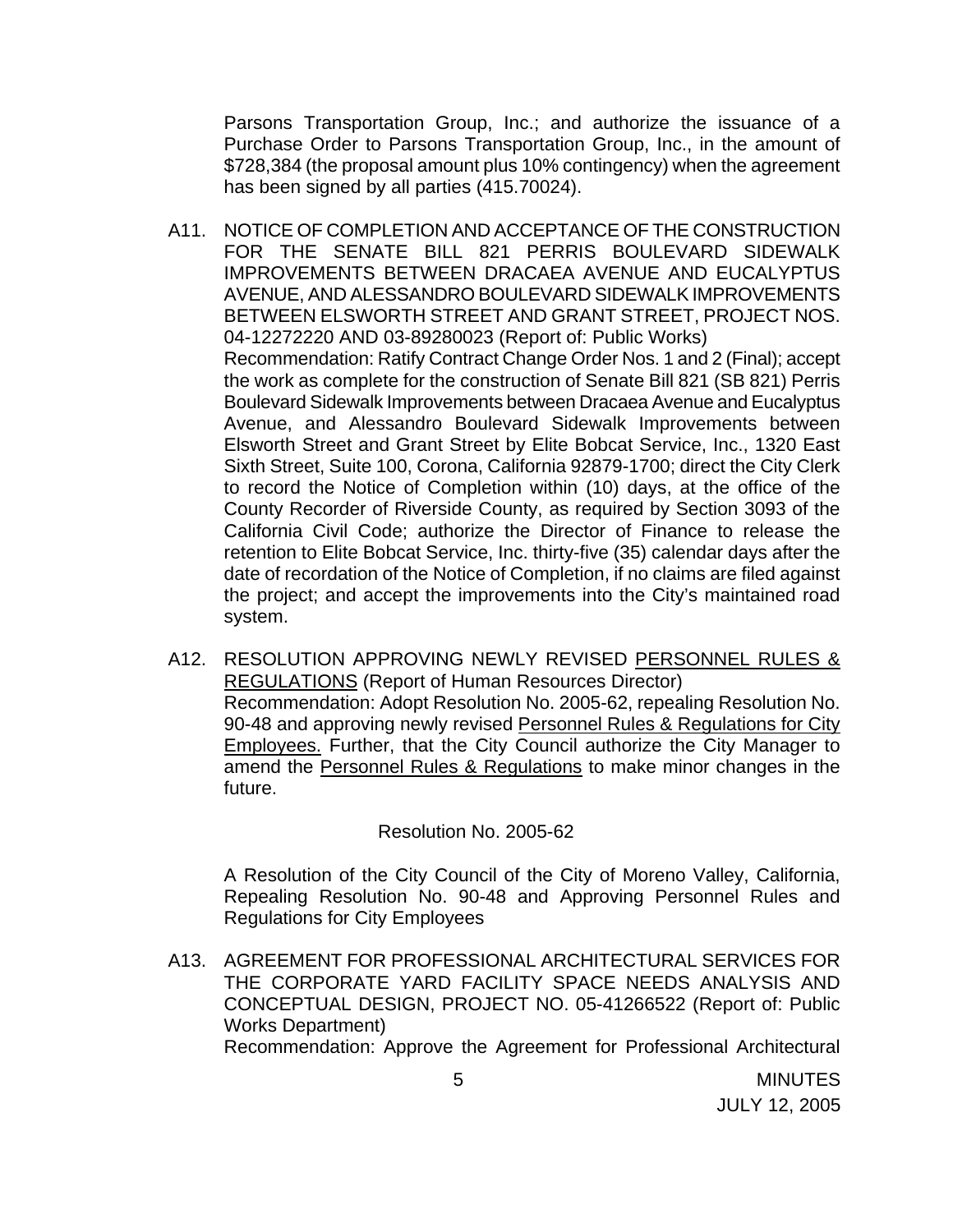Services with Gillis & Associates Architects, Inc., 2900 Bristol Street, Suite G-205, Costa Mesa, California 92626 to provide architectural services; authorize the Mayor to execute said Agreement for Professional Architectural Services with Gillis & Associates Architects, Inc.; and authorize the issuance of a Purchase Order to Gillis & Associates Architects, Inc., in the amount of \$258,535 (the proposal amount plus 15% contingency) when the agreement has been signed by all parties (Account No. 412.66522).

A14. REQUEST ADOPTION OF PLANS AND SPECIFICATIONS, AND AUTHORIZATION TO ADVERTISE FOR CONSTRUCTION BIDS FOR FIRE STATION NO. 58, PROJECT NO. 05-43472523 (Report of: Public Works Department) Recommendation: Adopt the plans and specifications when they are

approved by the Building Official and City Engineer during City Council recess; and authorize the City Clerk to advertise the project when it is approved by the Building Official and City Engineer for construction bids.

### **B. CONSENT CALENDAR** - **COMMUNITY SERVICES DISTRICT**

- B1. ORDINANCES FIRST READING BY TITLE ONLY Waived reading of all Ordinance Introductions and read by title only.
- B2. MINUTES REGULAR MEETING OF JUNE 28, 2005 (Report of: City Clerk's Department) Recommendation: Approve as submitted.
- B3. ACCEPTANCE OF GRANT MONIES FROM THE CALIFORNIA DEPARTMENT OF EDUCATION, CHILD DEVELOPMENT SERVICES, FOR CHILD CARE SERVICES AND ADOPTION OF THE RESOLUTION TO CERTIFY THE APPROVAL OF THE GOVERNING BOARD (Report of: Parks & Recreation Department)

 Recommendation: Authorize the acceptance of grant money in the amount of \$634,568 for Fiscal Year (FY) 2005/2006 from the California Department of Education, Child Development Division, for the purpose of providing school age child care and development services; and adopt Resolution No. CSD 2005-12 to certify the approval of the governing board to enter into this transaction with the California Department of Education for the purpose of providing child care and development services and to authorize the designated personnel, as shown on the resolution, to sign contract documents for FY 2005/2006.

Resolution No. CSD 2005-12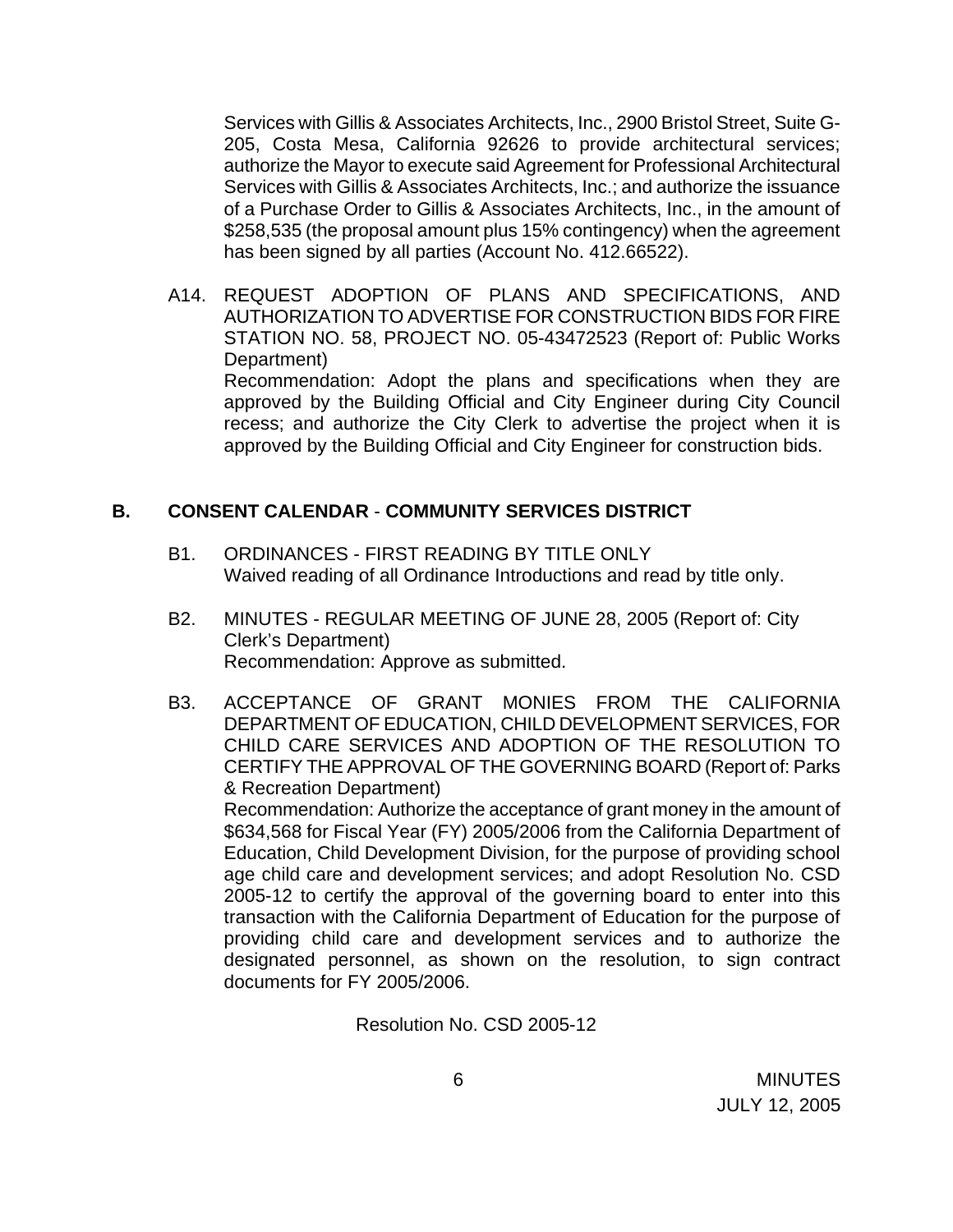A Resolution of the Moreno Valley Community Services District of the City of Moreno Valley, California, Certifying the Approval of the Governing Board to Enter into a Transaction with the California Department of Education for the Purpose of Providing Child Care and Development Services and to Authorize Designated Personnel to Sign Contract Documents for FY 2005/06

B4. RECOMMEND ACCEPTANCE OF WORK COMPLETED BY AAA-ACTION, INC. (Report of: Parks & Recreation Department) Recommendation: Accept as complete the fire sprinkler systems that were installed in the Conference and Recreation Center by AAA-Action, Inc.; direct the City Clerk to record the Notice of Completion within ten (10) calendar days at the office of the County Recorder of Riverside County, as required by Section 3093 of the California Civil Code; and authorize the Director of Finance to release the retention to AAA-Action, Inc. thirty-five (35) calendar days after the date of recordation of the Notice of Completion, if no claims are filed against the project.

B5. COMMUNITY FACILITIES DISTRICT NO. 1 (NEIGHBORHOOD PARK MAINTENANCE) - ANNEXATION 2005-6 (Report of: Public Works Department) Recommendation: Adopt Resolution No. CSD 2005-13; a Resolution of the Moreno Valley Community Services District of the City of Moreno Valley, California, certifying the results of an election and adding property to Community Facilities District No. 1 ("CFD No. 1").

Resolution No. CSD 2005-13

 A Resolution of the Moreno Valley Community Services District of the City of Moreno Valley, California, Certifying the Results of an Election and Adding Property to Community Facilities District No. 1

B6. COMMUNITY FACILITIES DISTRICT NO. 1 (NEIGHBORHOOD PARK MAINTENANCE) – ANNEXATION 2005-7 (Report of: Public Works Department) Recommendation: Adopt Resolution No. CSD 2005-14; a Resolution of the Moreno Valley Community Services District of the City of Moreno Valley, California, certifying the results of an election and adding property to Community Facilities District No. 1 ("CFD No. 1").

Resolution No. CSD 2005-14

 A Resolution of the Moreno Valley Community Services District of the City of Moreno Valley, California, Certifying the Results of an Election and Adding Property to Community Facilities District No. 1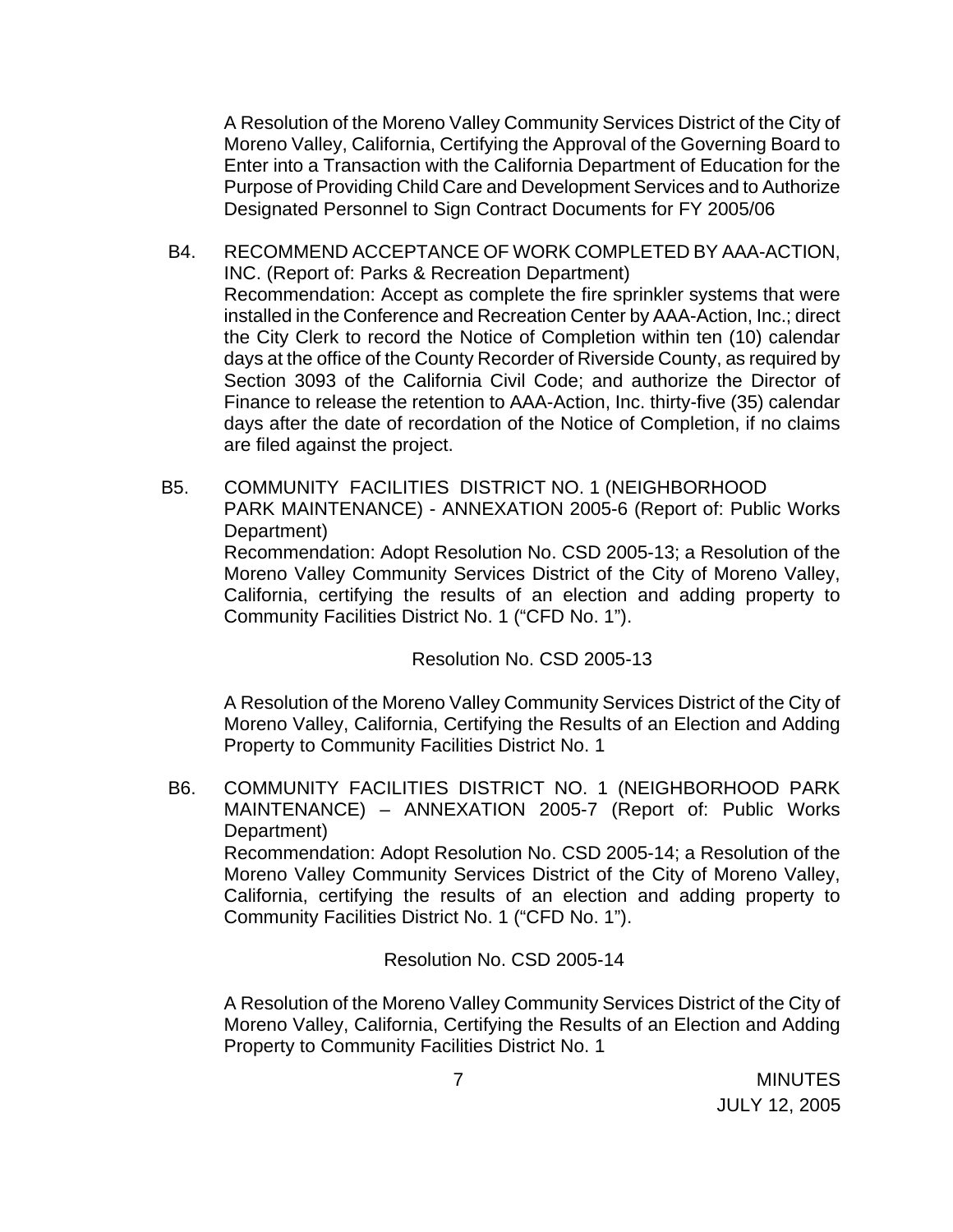- B7. PROPOSED ADDITIONAL SITES AT EDGEMONT ELEMENTARY SCHOOL AND CREEKSIDE ELEMENTARY SCHOOL AND THE ADDITION OF ONE SITE SUPERVISOR POSITION FOR THE GRANT FUNDED CHILD CARE PROGRAM (Report of: Parks & Recreation Department) Recommendation: Change Edgemont Elementary from an after school program to a licensed child care facility; authorize the addition of one new Child Care Site Supervisor position to the City employee roster for the Child Care Services Program and appropriate funds for this position; authorize opening of a new licensed child care facility at Creekside Elementary and Edgemont Elementary for the Child Care Services Program; and authorized Child Care Program Manager or Children's Services Supervisor to sign as licensure and enter into contracts with the State of California Community Care Licensing on behalf of the City of Moreno Valley.
- B8. RATIFY THE CONTRACTS, AWARD BIDS AND CHANGE ORDERS THE EXECUTIVE DIRECTOR ENTERED INTO IN REGARD TO THE CONFERENCE AND RECREATION CENTER ON BEHALF OF THE MORENO VALLEY COMMUNITY SERVICES DISTRICT BOARD OF DIRECTORS (Report of: Parks & Recreation Department) Recommendation: Ratify the contracts, award bids and change orders the Executive Director entered into in regard to the Conference and Recreation Center on behalf of the Moreno Valley Community Services District Board of Directors.

### **C. CONSENT CALENDAR** - **COMMUNITY REDEVELOPMENT AGENCY**

- C1. ORDINANCES FIRST READING BY TITLE ONLY Waived reading of all Ordinance Introductions and read by title only.
- C2. MINUTES REGULAR MEETING OF JUNE 28, 2005 (Report of: City Clerk's Department) Recommendation: Approve as submitted.
- C3. AMENDMENT OF AGREEMENT AND RATIFICATION OF APPLICATION FOR GRANT FUNDING FOR THE MORENO VALLEY YOUTHBUILD PROGRAM (Report of: Interim Economic Development Director) Recommendation: Approve the first amendment to the Affordable Housing Agreement between the City of Moreno Valley, the Redevelopment Agency of the City of Moreno Valley, and Moreno Valley YouthBuild, Inc. and authorize the City Manager and the Agency's Executive Director to execute the appropriate documents and take the necessary actions to implement the amendment; adopt Resolution No. RDA 2005-06, a resolution of the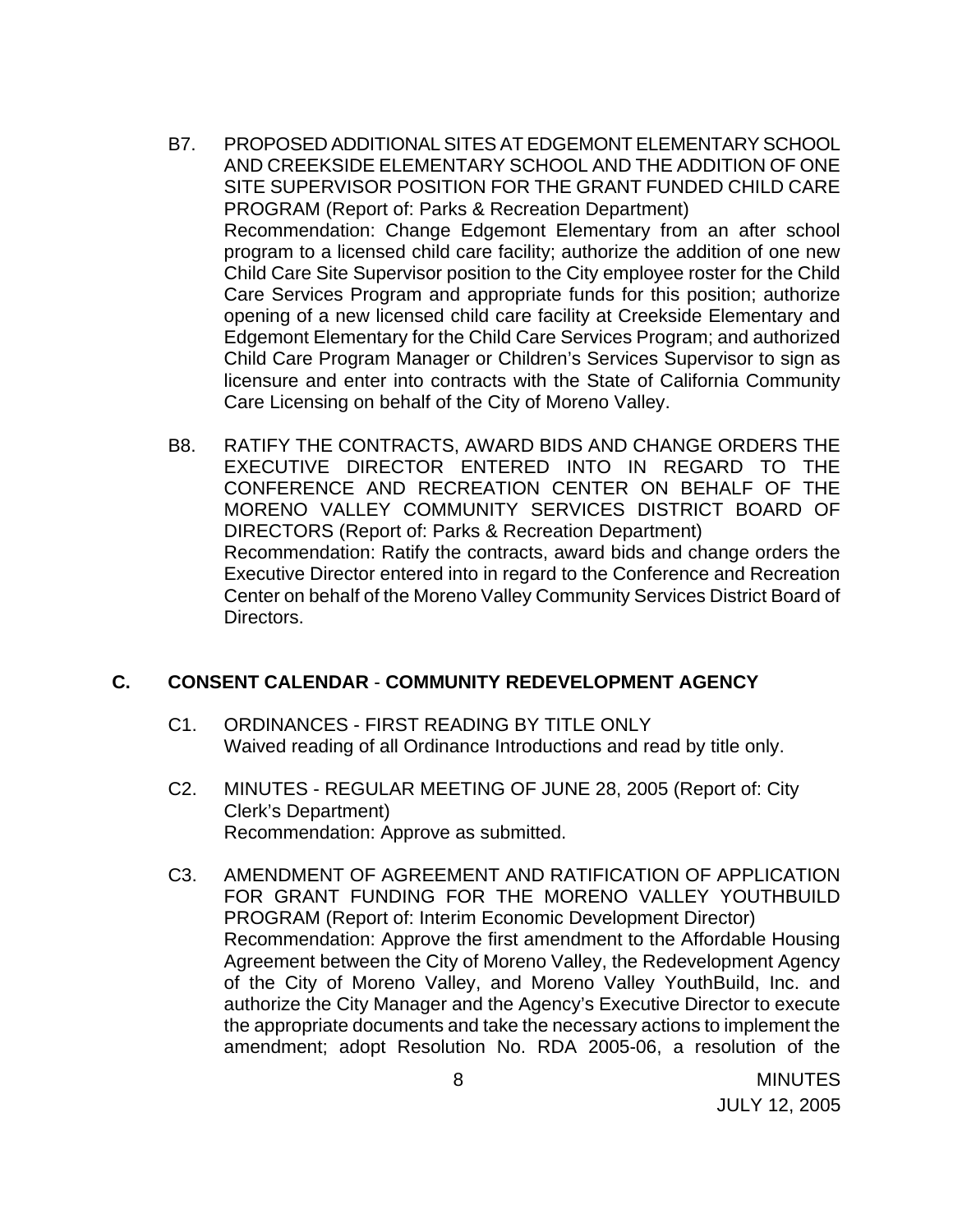Community Redevelopment Agency of the City of Moreno Valley approving an amendment to the Affordable Housing Agreement with the City of Moreno Valley and Moreno Valley YouthBuild, Inc. and making findings in connection therewith; appropriate \$50,360.60 from fund number 894.91310 (RDA Housing Set aside funds) for the payment of the Developer Fee authorized by the amendment to the Affordable Housing Agreement with the City of Moreno Valley and Moreno Valley YouthBuild, Inc.; and ratify the application requesting YouthBuild Grant funds submitted to the United States Department of Housing and Urban Development (HUD).

Resolution No. RDA 2005-06

 A Resolution of the Community Redevelopment Agency of the City of Moreno Valley, California, Approving an Amendment to the Affordable Housing Agreement with the City of Moreno Valley and Moreno Valley YouthBuild, Inc., Making Certain Findings and Approving the Use of Funds

# **D. CONSENT CALENDAR** - **BOARD OF LIBRARY TRUSTEES**

- D1. ORDINANCES FIRST READING BY TITLE ONLY Waived reading of all Ordinance Introductions and read by title only.
- D2. MINUTES REGULAR MEETING OF JUNE 28, 2005 (Report of: City Clerk's Department) Recommendation: Approve as submitted.

**Joint Consent Calendar Items approved by a 5-0 vote with the exception of items A2, B2, C2, and D2. m/Flickinger, s/Batey.**

 **Items A2, B2, C2, & D2 approved by a 4-0-1 vote, Mayor Pro Tem Flickinger abstaining. m/Batey, s/West.**

### **E. PUBLIC HEARINGS**

E1. MAIL BALLOT PROCEEDING FOR **TENTATIVE TRACT 25956** (AND ALL AFFECTED PHASES) FOR INCLUSION INTO COMMUNITY SERVICES DISTRICT (CSD) ZONE B (RESIDENTIAL STREET LIGHTING). SOUTH OF FIR AVENUE AND WEST OF KITCHING STREET; AND MAIL BALLOT PROCEEDING FOR **TENTATIVE TRACT 30467** (AND ALL AFFECTED PHASES) FOR INCLUSION INTO COMMUNITY SERVICES DISTRICT (CSD) ZONE B (RESIDENTIAL STREET LIGHTING). EAST OF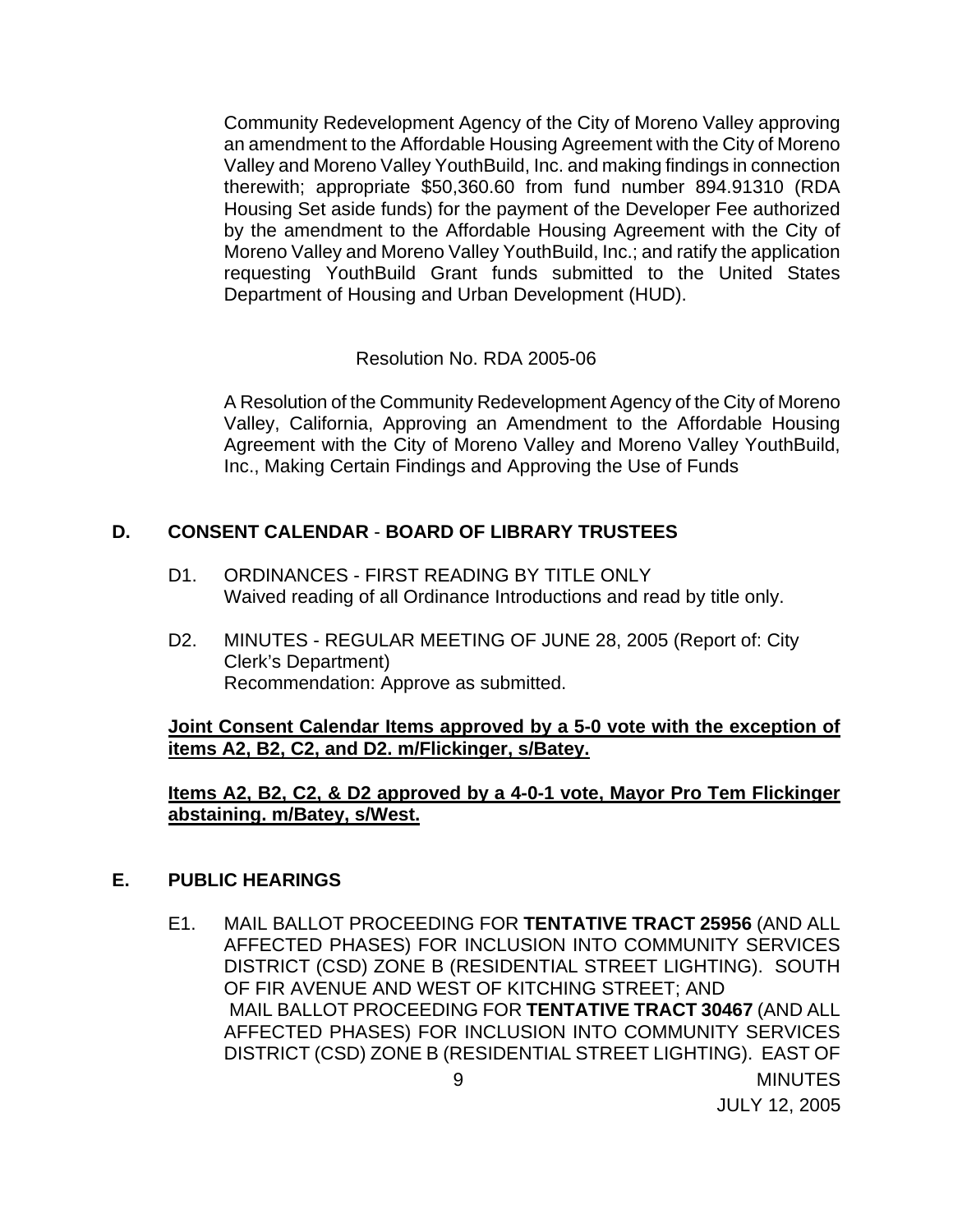HUBBARD STREET, WEST OF PERRIS BOULEVARD AND NORTH OF EL DORADO DRIVE; AND

MAIL BALLOT PROCEEDING FOR **TENTATIVE TRACT 31149** (AND ALL AFFECTED PHASES) FOR: APPROVAL OF THE NATIONAL POLLUTANT DISCHARGE ELIMINATION SYSTEM (NPDES) REGULATORY RATE SCHEDULE – WEST OF KITCHING STREET AND NORTH OF FRAN LOU DRIVE; AND MAIL BALLOT PROCEEDING FOR **TENTATIVE TRACT 32210** (AND ALL AFFECTED PHASES) FOR: 1) INCLUSION INTO COMMUNITY SERVICES DISTRICT (CSD) ZONE B (RESIDENTIAL STREET LIGHTING) AND 2) APPROVAL OF THE NATIONAL POLLUTANT DISCHARGE ELIMINATION SYSTEM (NPDES) REGULATORY RATE SCHEDULE. NORTH OF ANGELA WAY AND WEST OF TARRANO LANE; AND

MAIL BALLOT PROCEEDING FOR **TENTATIVE TRACT 30967** (AND ALL AFFECTED PHASES) FOR: 1) INCLUSION INTO COMMUNITY SERVICES DISTRICT (CSD) ZONE B (RESIDENTIAL STREET LIGHTING), 2) INCLUSION INTO CSD ZONE D (PARKWAY LANDSCAPE MAINTENANCE) AND 3) APPROVAL OF THE NATIONAL POLLUTANT DISCHARGE ELIMINATION SYSTEM (NPDES) REGULATORY RATE SCHEDULE. SOUTH OF KRAMERIA AVENUE, EAST OF INDIAN STREET; AND

MAIL BALLOT PROCEEDING FOR **TENTATIVE TRACT 31424** (AND ALL AFFECTED PHASES) FOR: 1) INCLUSION INTO COMMUNITY SERVICES DISTRICT (CSD) ZONE B (RESIDENTIAL STREET LIGHTING), 2) INCLUSION INTO CSD ZONE D (PARKWAY LANDSCAPE MAINTENANCE) AND 3) APPROVAL OF THE NATIONAL POLLUTANT DISCHARGE ELIMINATION SYSTEM (NPDES) REGULATORY RATE SCHEDULE. EAST OF QUINCY STREET BETWEEN COTTONWOOD AVENUE AND EUCALYPTUS AVENUE (Report of: Public Works Department)

 Recommendation: That the City Council and the Board of Directors of the Moreno Valley Community Services District (CSD), after conducting the public hearing:

- 1. Tabulate the mail ballots for Tentative Tracts 25956, 30467, 31149, 32210, 30967 and 31424 (and all their affected phases) for each described service;
- 2. Verify and accept the results of the mail ballot proceedings as identified on the Official Tally Sheet and Assessor Parcel Number (APN) listing;
- 3. Receive and file with the City Clerk's Office the accepted Official Tally Sheet and APN listing; and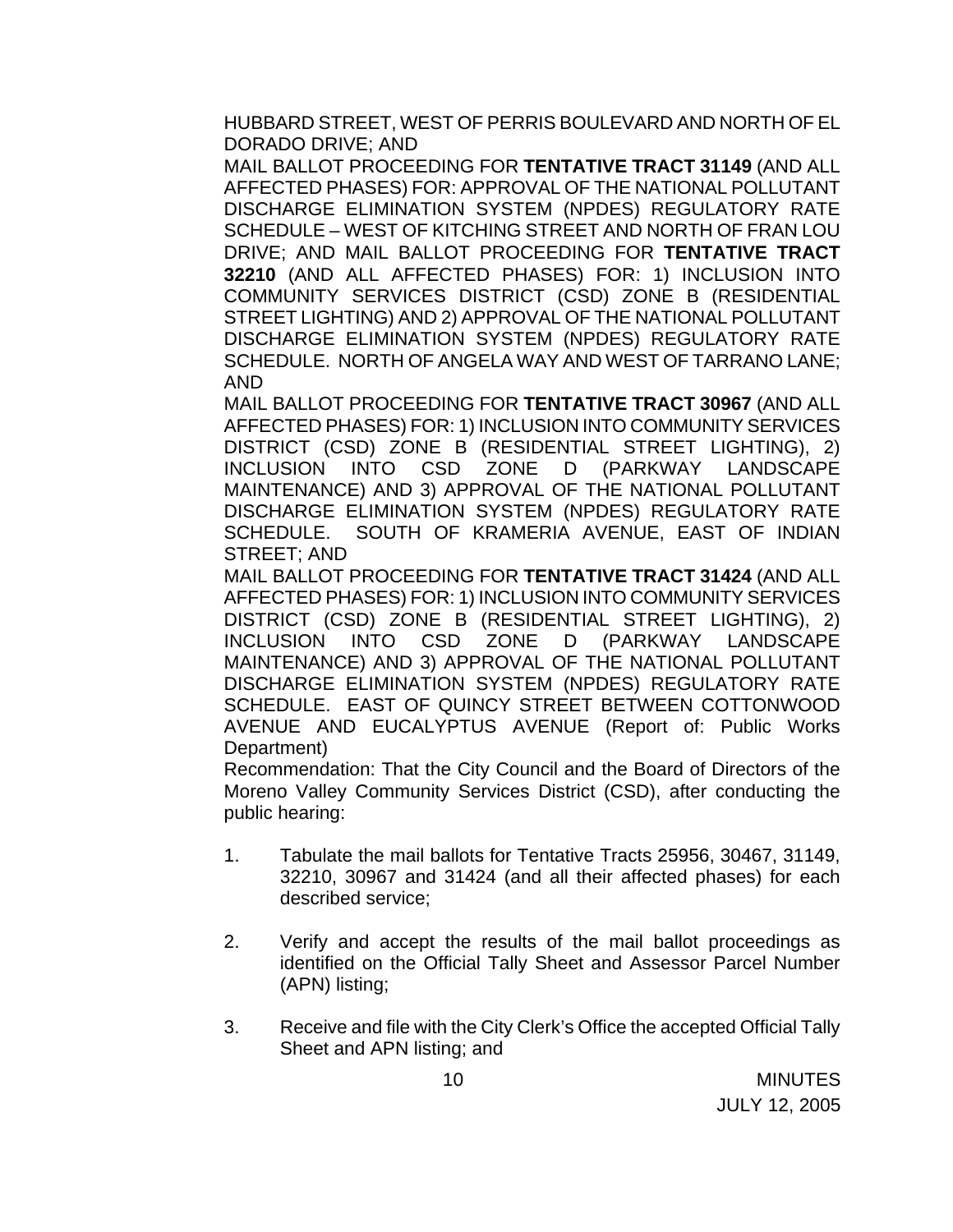4. If approved, authorize and impose the applicable CSD Zones B, D, and NPDES regulatory rate to the tentative tracts participating in each identified program.

 President Stewart opened the public testimony portion of the public hearing; there being none, public testimony was closed.

Directed the Secretary to tabulate the ballots. Motion carried unanimously. m/West, s/Batey.

The City Clerk announced the results as follows:

 Tentative Tract 25956 - Yes (Zone B) Tentative Tract 30467 - Yes (Zone B) Tentative Tract 31149 - Yes (NPDES) Tentative Tract 32210 - Yes (Zone B) Tentative Tract 32210 - Yes (NPDES) Tentative Tract 30967 - Yes (Zone B) Tentative Tract 30967 - Yes (Zone D) Tentative Tract 30967 - Yes (NPDES) Tentative Tract 31424 - Yes (Zone B) Tentative Tract 31424 - Yes (Zone D) Tentative Tract 31424 - Yes (NPDES)

# **Approved by a 5-0. m/Batey, s/West.**

E2. A PUBLIC HEARING ON THE FOLLOWING LAND USE PROPOSALS (Report of: Community Development Director)

**Council Member West recused himself from the item due to a potential conflict of interest.**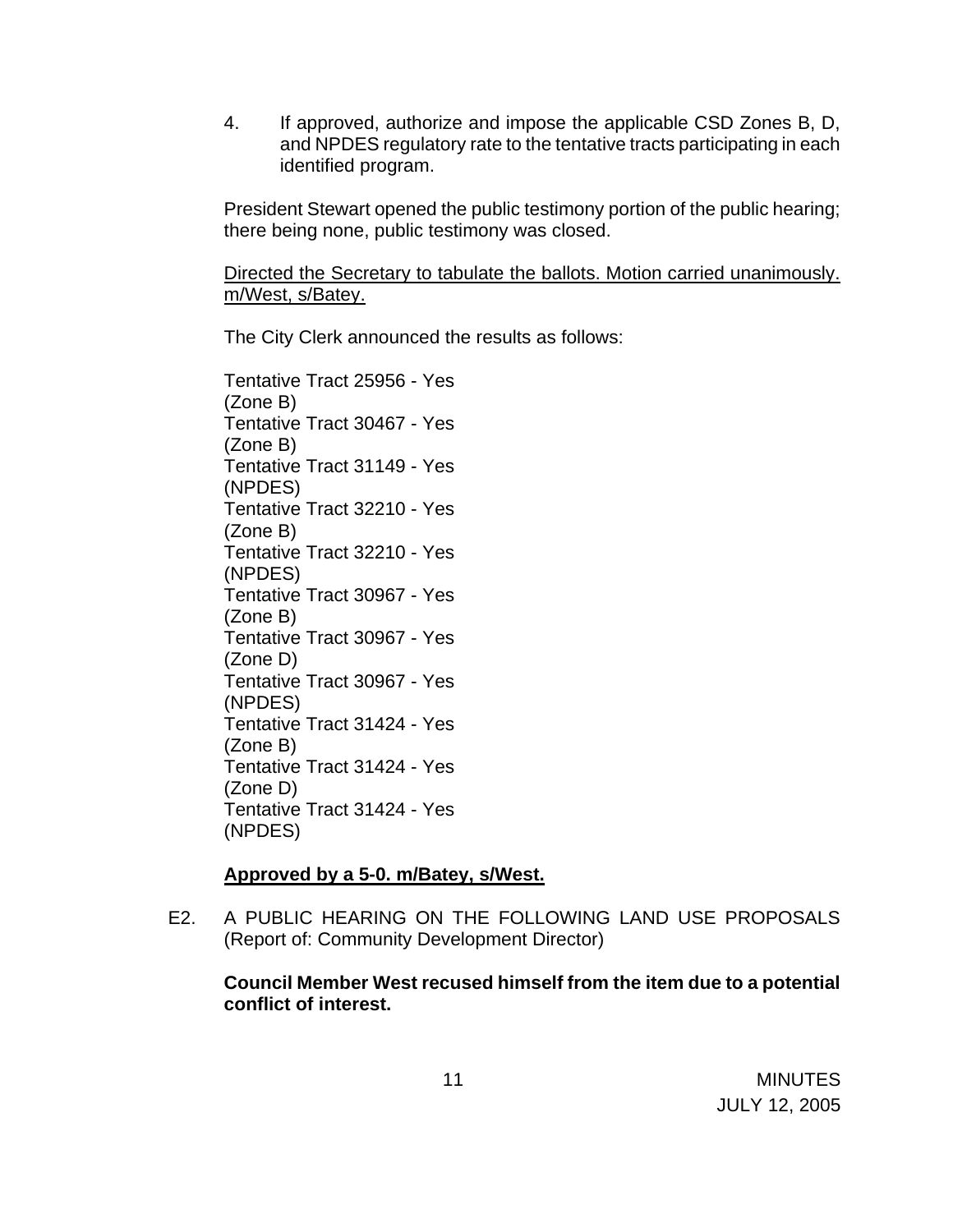Project 1: General Plan Amendment (PA03-0152) and Zone Change (PA03- 0151) from the current Community Commercial (CC) designation to the Residential 5 (R5) zone, and Tentative Tract Map No. 31590 (PA03-0150) to subdivide the approximately 30-acre parcel located on the south side of Alessandro Boulevard and east of Oliver Street into 96 single-family residential lots and three lettered lots;

 Project 2: General Plan Amendment (PA04-0156) and Zone Change (PA04- 0157) from Office to Residential 15 (R15) and a Plot Plan (PA04-0135) and Tentative Tract Map No. 32756 (PA04-0155) for a 24-unit condominium project on the 2.36 acres located at 25767 Alessandro Boulevard between Lasselle Street and Kitching Street; and

 Project 3: General Plan Amendment (PA04-0098) and Zone Change (PA04- 0099) to change the land use designation for 17.38-net acres located at the northwest corner of Iris Avenue and Oliver Street from Planned Commercial and Community Commercial to Neighborhood Commercial (6.81-net acres) and Office (10.57-net acres).

Recommendation: That the City Council:

1. Conduct a public hearing for review of Project 1 and defer taking action on Project 1 until after the public hearing for Project 3;

 Mayor Stewart opened the public testimony portion of the public hearing; there being none, public testimony was closed.

2. Conduct a public hearing for review of Project 2, and defer taking action on Project 2 until after the public hearing for Project 3;

 Mayor Stewart opened the public testimony portion of the public hearing; there being none, public testimony was closed.

3. Conduct a public hearing for review of Project 3;

 Mayor Stewart opened the public testimony portion of the public hearing; there being none, public testimony was closed.

4. Adopt a Negative Declaration for Project 1 applications PA03-0152 (General Plan Amendment), PA03-0151 (Zone Change), PA03-0150 (Tentative Tract Map No. 31590). The projects, individually and cumulatively, will not result in a significant effect on the environment;

### **Approved by a 4-0-1 vote. m/Flickinger, s/Batey, Council Member**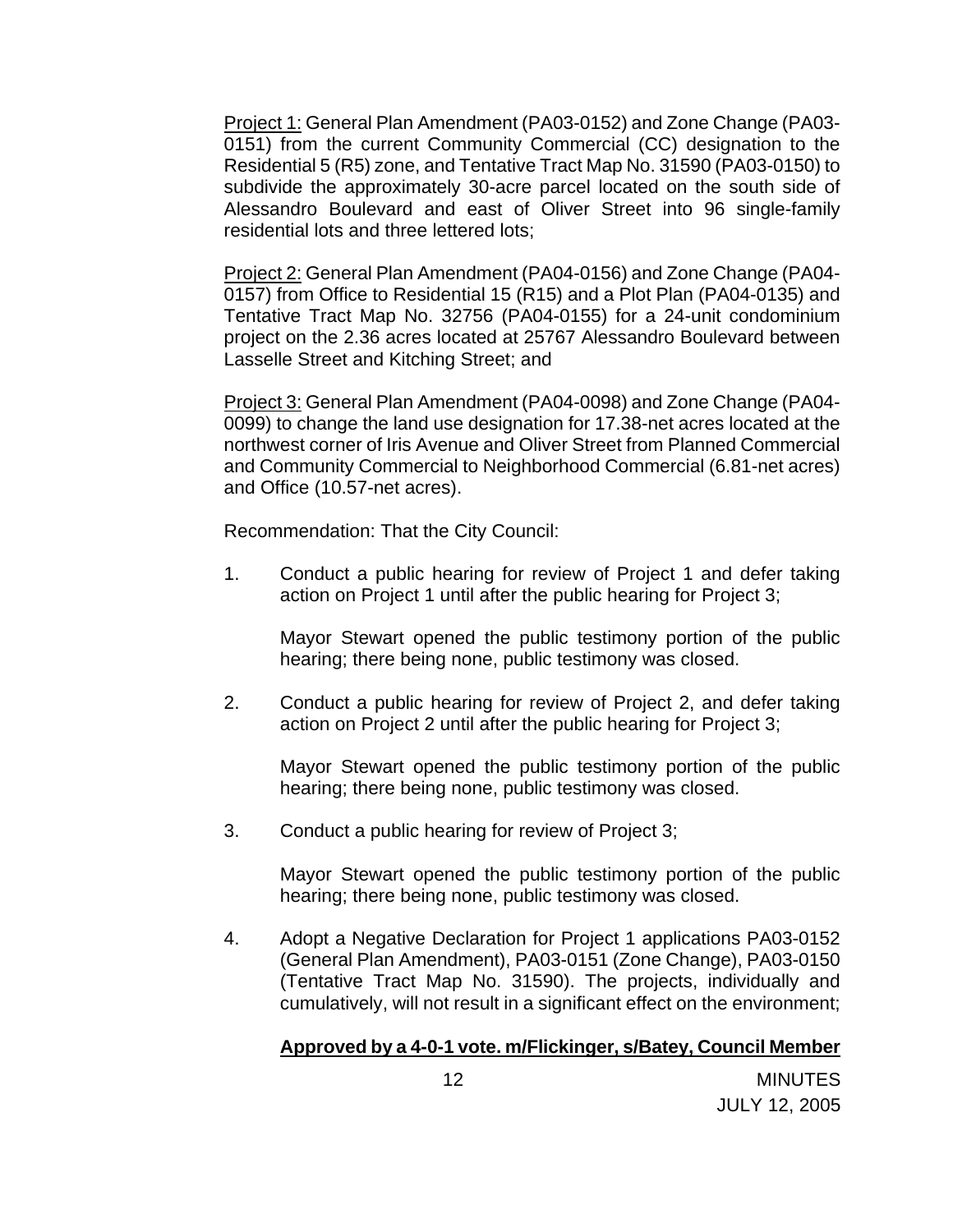### **West abstaining.**

5. Adopt a Negative Declaration for Project 2 applications PA04-0156 (General Plan Amendment), PA04-0157 (Zone Change), PA04-0135 (Plot Plan) and PA04-0155 (Tentative Tract Map No. 32756). The projects, individually and cumulatively, will not result in a significant effect on the environment;

### **Approved by a 4-0-1 vote. m/Flickinger, s/Batey, Council Member West abstaining.**

6. Adopt a Negative Declaration for Project 3 applications PA04-0098 (General Plan Amendment) and PA04-0099 (Zone Change). The projects, individually and cumulatively, will not result in a significant effect on the environment;

### **Approved by a 4-0-1 vote. m/Flickinger, s/Batey, Council Member West abstaining.**

7. Approve Resolution No. 2005-57 approving PA03-0152, PA04-0156 and PA04-0098, thereby establishing General Plan Land Use Map designations for Projects 1, 2, and 3 as described in the Resolution, and the revised General Plan Maps as attached to the Resolution as Exhibits A, B and C;

# Resolution No. 2005-57

A Resolution of the City Council of the City of Moreno Valley, California, Approving a General Plan Amendment (PA03-0152) Changing the designation for Assessor's Parcel Numbers 486-240- 002 and 486-240-011 from "CC" (Community Commercial) to R5 (Residential; up to 5 dwelling units per net acre) for Approximately 30 acres Parcel Located on the South Side of Alessandro Boulevard and East of Oliver Avenue; and a General Plan Amendment (PA04-0156) Changing the Land Use Designation for Assessor's Parcel Numbers 484-030-008 and 484-030-011 from O (Office) to R15 (Residential 15) for 2.36-Net Acres Located on 25767 Alessandro Boulevard, and a General Plan Amendment (PA04-0098) Changing the Land Use Designation for Assessor's Parcel Number 486-310-022 from Planned Commercial and Community Commercial to Neighborhood Commercial and Office, Thereby Establishing General Plan Land Use Map Designations for Certain Properties as Described in the Resolution, and the Revised General Plan Maps as Attached to the Resolution as Exhibits A, B and C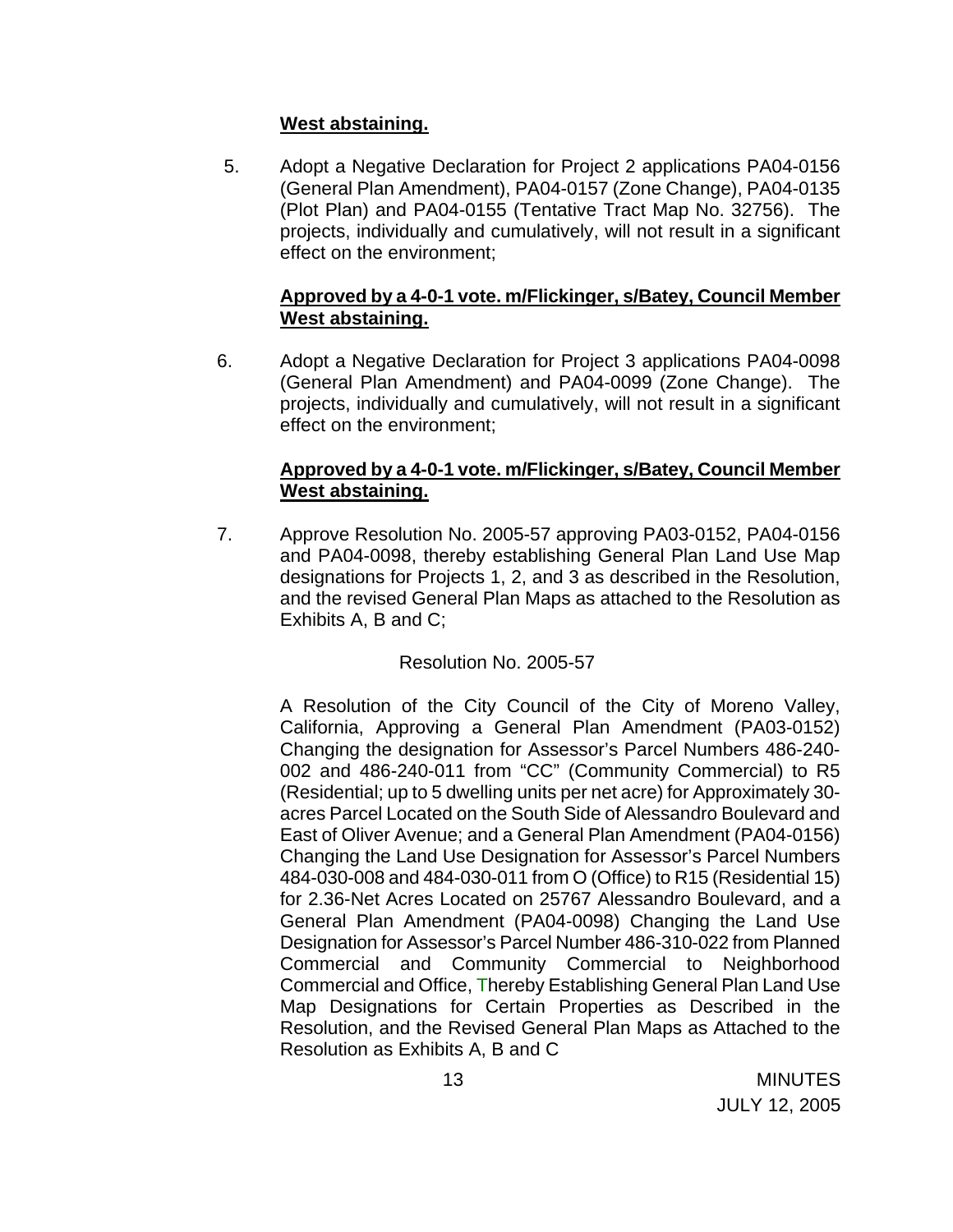# **Approved by a 4-0-1 vote. m/Flickinger, s/Batey, Council Member West abstaining.**

8. Introduce Ordinance No. 688 approving Project 1 Zone Change (PA03-0151) from Community Commercial to R5, based on the findings in the Ordinance, and the revised Zoning Atlas page as attached to the ordinance as Exhibit A;

### **Approved by a 4-0-1 vote. m/Flickinger, s/Batey, Council Member West abstaining.**

# Ordinance No. 688

An Ordinance of the City Council of the City of Moreno Valley, California, Approving PA03-0151 (Zone Change) to Change the Land Use from Community Commercial to R5 for Approximately 30 Acres on Assessor's Parcel Numbers 486-240-002 and 486-240-011 Located on the South Side of Alessandro Boulevard and East of Oliver Avenue

### **Approved by a 4-0-1 vote. m/Flickinger, s/Batey, Council Member West abstaining.**

9. Introduce Ordinance No. 689 approving Project 2 Zone Change (PA04-0157) from Office to R15, based on the findings in the Ordinance, and the revised Zoning Atlas page as attached to the ordinance as Exhibit A;

Ordinance No. 689

An Ordinance of the City Council of the City of Moreno Valley, California, Approving PA04-0157 (zone change) to Change the Land Use from Office to R15 for Approximately 2.36 Acres on Assessor's Parcel Numbers 484-030-008 and 484-030-011 Located at 25767 Alessandro Boulevard

### **Approved by a 4-0-1 vote. m/Flickinger, s/Batey, Council Member West abstaining.**

10. Introduce Ordinance No. 690 approving Project 3 Zone Change (PA04-0099) Planned Commercial and Community Commercial to Neighborhood Commercial and Office, based on the findings in the Ordinance, and the revised Zoning Atlas page as attached to the ordinance as Exhibit A;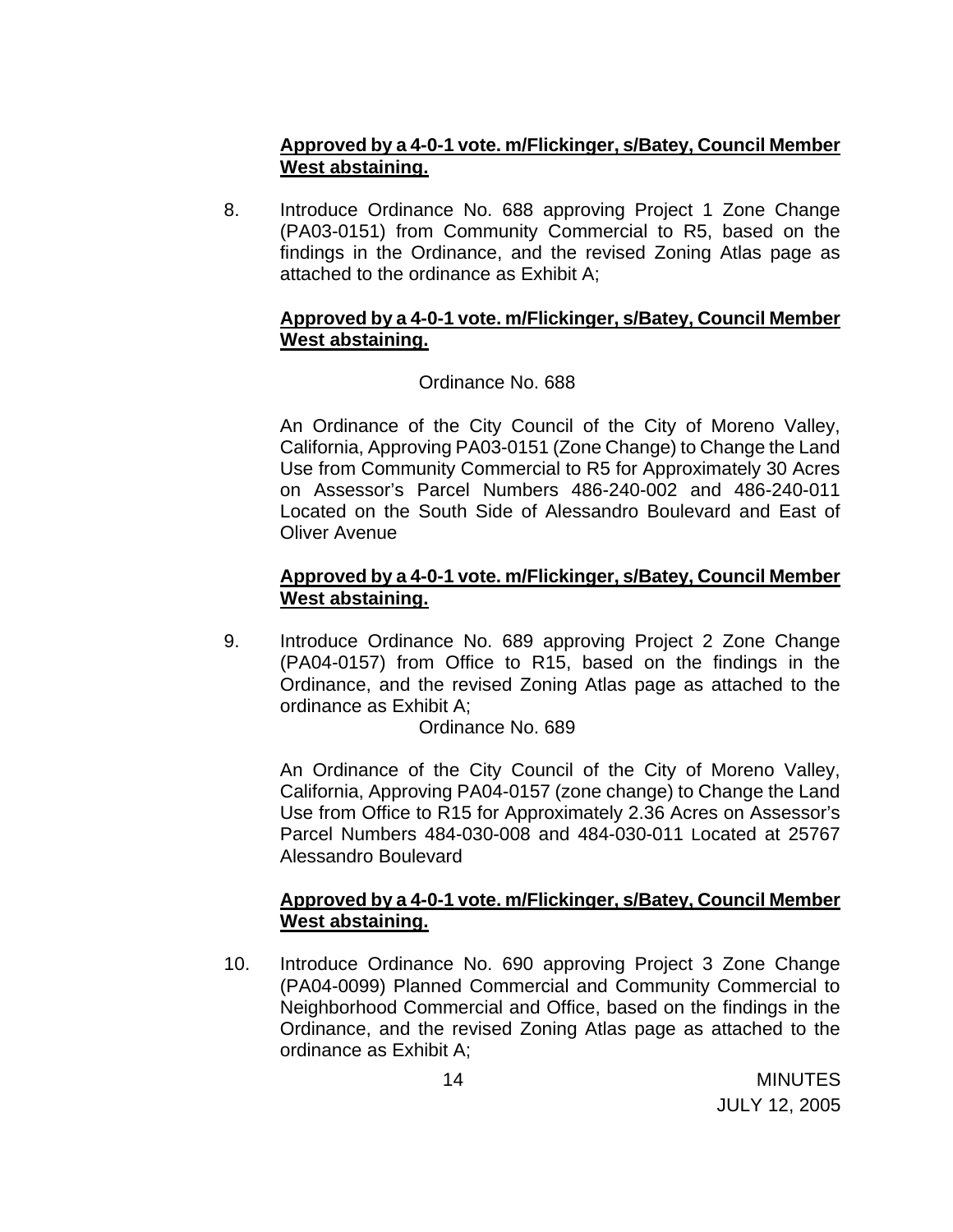### Ordinance No. 690

An Ordinance of the City Council of the City of Moreno Valley, California, Approving PA04-0099 (Zone Change) to Change the Land Use from Planned Commercial and Community Commercial to Neighborhood Commercial and Office for the 17.38-Net Acres of Assessor's Parcel Number 486-310-022, Located at the Northwest Corner of Iris Avenue and Oliver Street

### **Approved by a 4-0-1 vote. m/Flickinger, s/Batey, Council Member West abstaining.**

11. Approve Resolution No. 2005-58 approving Project 1 Tentative Tract Map No. 31590 (PA03-0150), based on the findings in the Resolution, and the conditions of approval as attached to the resolution as Exhibit A; and

### Resolution No. 2005-58

A Resolution of the City Council of the City of Moreno Valley Approving PA03-0150, Tentative Tract Map 31590 for the Subdivision of Approximately 30-acre Parcel into 96 single-family Residential Lots and Three Lettered Lots Located on the South Side of Alessandro Boulevard and East of Oliver Avenue

# **Approved by a 4-0-1 vote. m/Flickinger, s/Batey, Council Member West abstaining.**

12. Approve Resolution No. 2005-59 approving Project 2 Plot Plan PA04- 0135 and Tentative Tract Map No. 32756 (PA04-0155), based on the findings in the Resolution, and the conditions of approval as attached to the resolution as Exhibits A and B.

### Resolution No. 2005-59

 A Resolution of the City Council of the City of Moreno Valley, California, Approving Plot Plan (PA04-0135) and PA04-0155 Tentative Condominium Map Number 32756 to Subdivide the 2.36-Net Acres Located at 25767 Alessandro Boulevard (APN 484-030-008 and 484- 030-011) into 24 Condominiums

### **Approved by a 4-0-1 vote. m/Flickinger, s/Batey, Council Member**

15 MINUTES JULY 12, 2005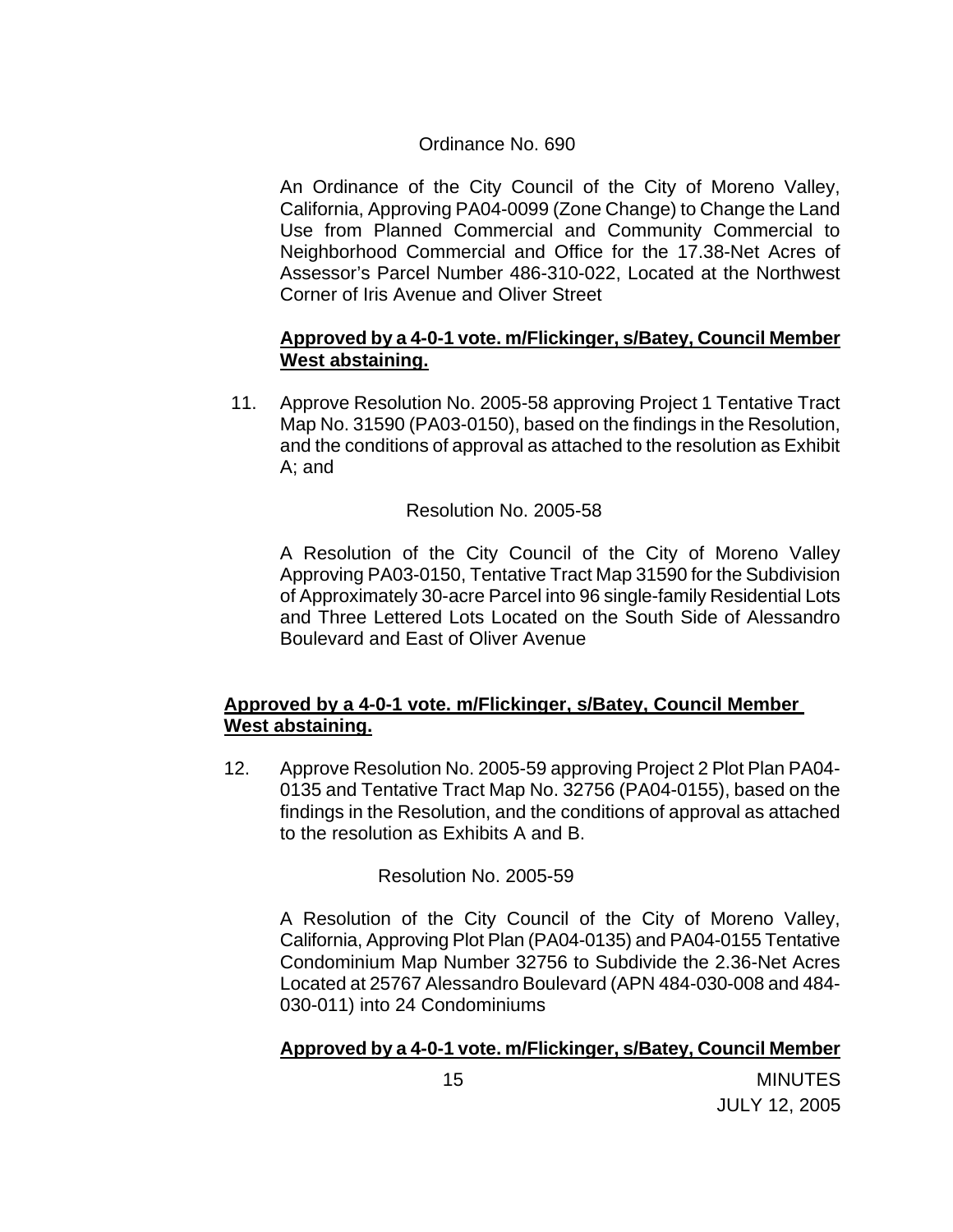### **West abstaining.**

### **RECESS; RECONVENE**

E3. PUBLIC HEARING TO CONSIDER APPROVAL AND ADOPTION OF MORENO VALLEY COMMUNITY FACILITIES DISTRICT NO. 1 (NEIGHBORHOOD PARK MAINTENANCE) ANNUAL SPECIAL TAX LEVY (Report of: Public Works Department) Recommendation: That the City Council, acting in the capacity as the Board of Directors of the Moreno Valley Community Services District (CSD) (the "Board") and as the legislative body of Community Facilities District No. 1 (Neighborhood Park Maintenance), approve and adopt Resolution No. CSD 2005-15 implementing the rate and method of apportionment of the special tax levy required to cover the Special Tax Requirement as submitted in the Special Tax Report on file in the office of the City Treasurer.

#### Resolution No. CSD 2005-15

A Resolution of the Moreno Valley Community Services District of the City of Moreno Valley, California, Accepting and Approving the Special Tax Report for Fiscal Year 2005/2006 Regarding Community Facilities District No. 1 (Neighborhood Park Maintenance)

 President Stewart opened the public testimony portion of the public hearing; there being none, public testimony was closed.

### **Approved by a 5-0 vote. m/Batey, s/West.**

E4. PUBLIC HEARING AND ADOPTION OF RESOLUTION ESTABLISHING APPROPRIATIONS ("GANN") LIMIT FOR THE CITY OF MORENO VALLEY FOR FY 2005-06 (Report of: Finance Department) Recommendation: Staff recommends that following the conducting of a Public Hearing the City Council adopt Resolution 2005-64, establishing an appropriations limit for the City of Moreno Valley for FY 2005-06.

#### Resolution No. 2005-64

A Resolution of the City Council of the City of Moreno Valley, California, Establishing an Appropriations Limit for Fiscal Year 2005-06 and Taking Other Actions in Relation Thereto

 Mayor Stewart opened the public testimony portion of the public hearing; there being none, public testimony was closed.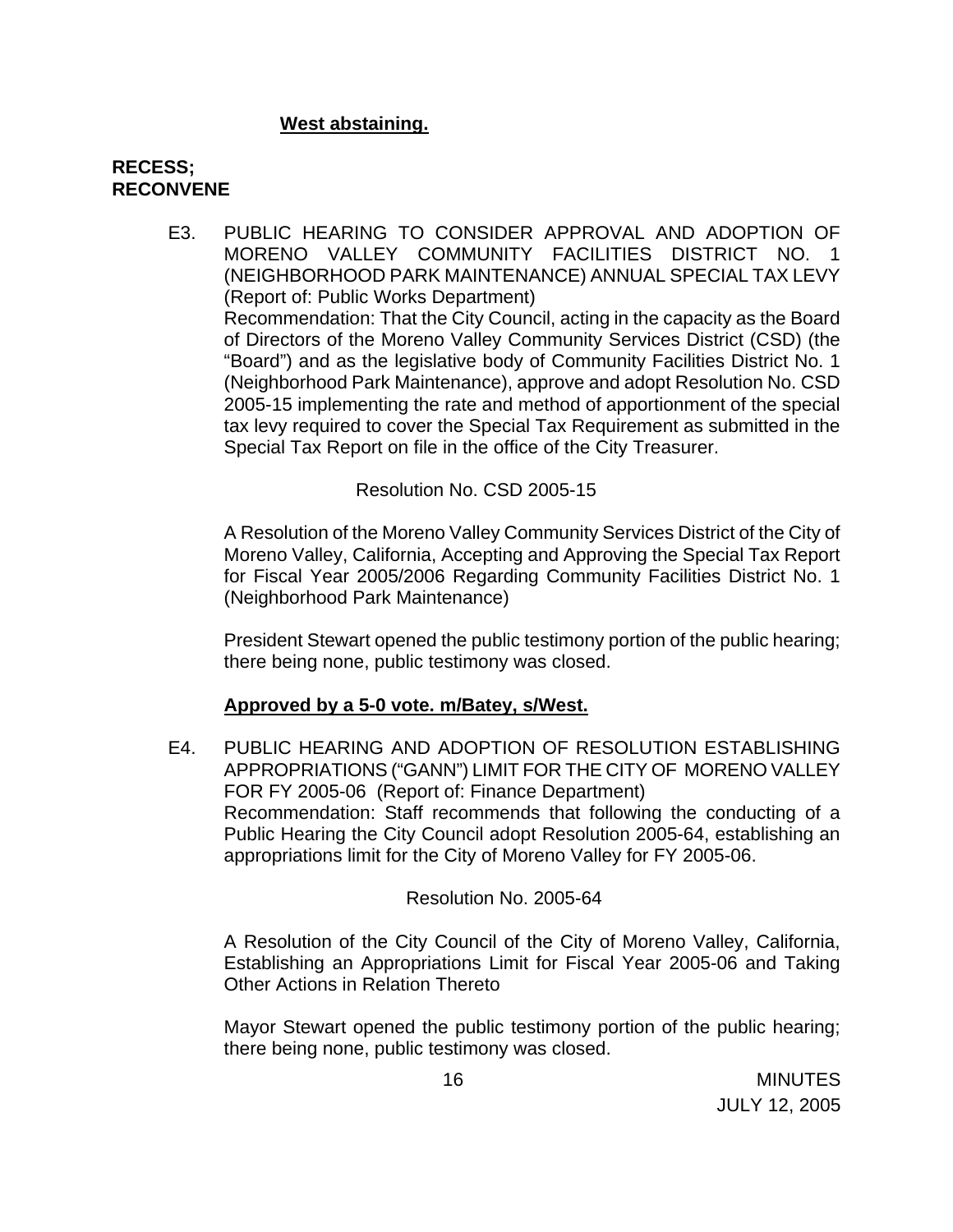# **Approved by a 5-0 vote. m/Batey, s/Flickinger.**

E5. PUBLIC HEARING AND ADOPTION OF RESOLUTION ESTABLISHING APPROPRIATIONS ("GANN") LIMIT FOR THE COMMUNITY SERVICES DISTRICT FOR FY 05-06. Recommendation: That the City Council, acting in its capacity as the President and board members of the Community Services District, upon conducting a Public Hearing, adopt Resolution No. CSD 2005-17, establishing an appropriations limit for the Community Services District for FY 2005-06.

# Resolution No. CSD 2005-17

A Resolution of the Moreno Valley Community Services District of the City of Moreno Valley, California, Establishing an Appropriations Limit for Fiscal Year 2005-06 and Taking Other Actions in Relation Thereto

 President Stewart opened the public testimony portion of the public hearing; there being none, public testimony was closed.

# **Approved by a 5-0 vote. m/Batey, s/West.**

# **F. ITEMS REMOVED FROM CONSENT CALENDARS FOR DISCUSSION OR SEPARATE ACTION**

# **G. REPORTS**

# G1. CITY COUNCIL REPORTS ON REGIONAL ACTIVITIES

a) Report on March Joint Powers Authority by Mayor Stewart

 Mayor Stewart stated the Executive Committee held a meeting with the Tax Advisory Committee to discuss the Tax Sharing Agreement with the County of Riverside – feels discussion moving in the right direction.

### **AGENDA ORDER**

G4. APPOINTMENTS TO THE SENIOR CITIZENS' BOARD AND TRAFFIC SAFETY COMMISSION (AND CLARIFICATION OF THE BALLOT RESULTS FOR APPOINTMENTS TO THE SENIOR CITIZENS' BOARD MADE ON JUNE 28, 2005) (Report of: City Clerk's Department)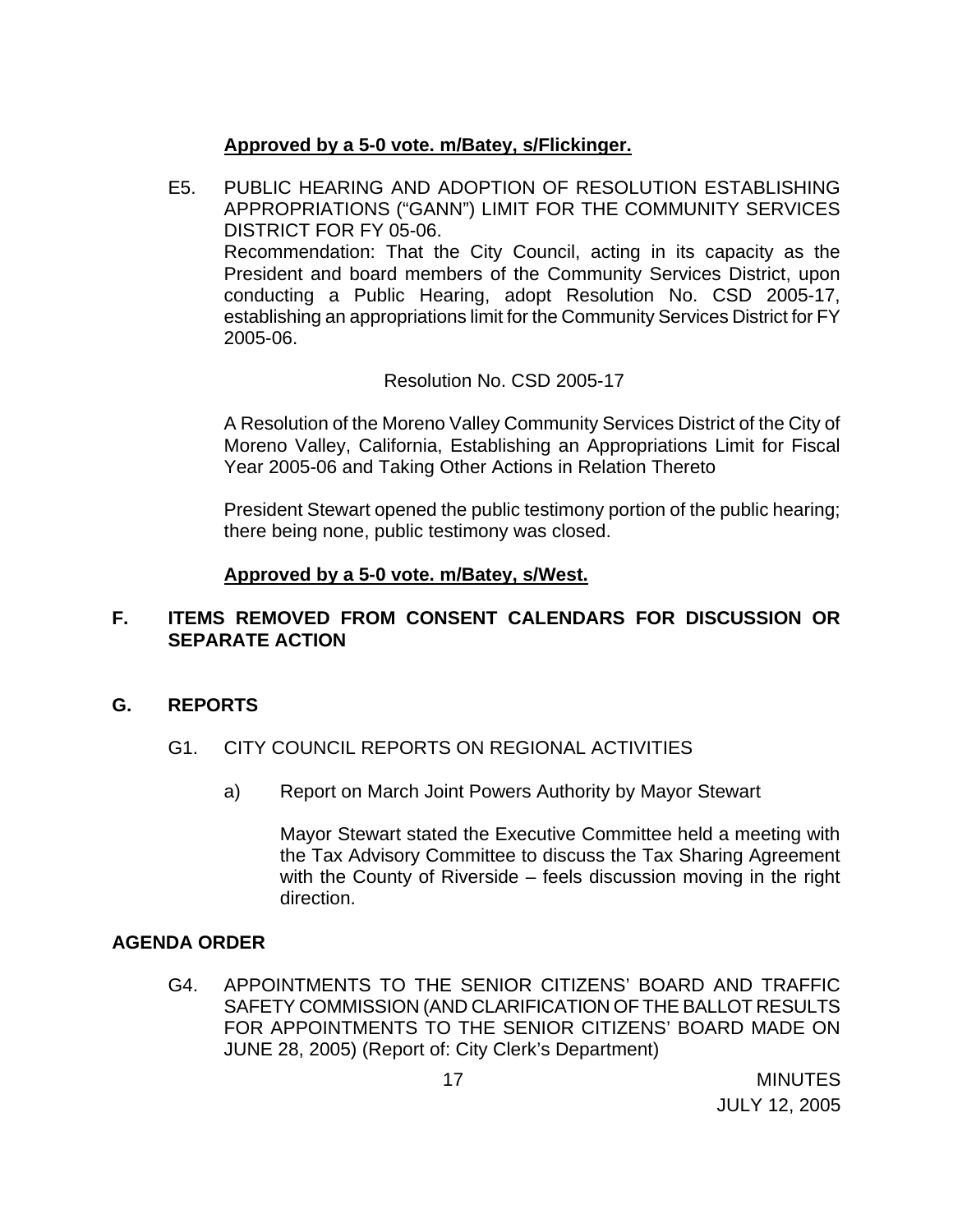Recommendation: That the City Council, after reviewing the ballots provided by the City Clerk:

- 1 Appoint one member to the Senior Citizens' Board for a term expiring June 30, 2008;
- 2, Appoint one member to the Senior Citizens' Board for a term expiring June 30, 2006;
- 3. Appoint one member to the Traffic Safety Commission for a term expiring June 30, 2006; or
- 4. If appointments are not made, declare the positions vacant and authorize the City Clerk to re-notice the positions as vacant.

 Mayor Stewart opened the agenda item for public comments; there being none, public comments were closed.

**Approved by a 5-0 vote. m/Flickinger, s/West to make the following appointments: Senior Citizens Board - Dale Lacquement to a term expiring June 30, 2008 & Nelson Samuel to a term expiring June 30, 2006; and to the Traffic Safety Commission – Arthur W. Higgs, Jr. to a term expiring June 30, 2006.**

G5. LEGISLATIVE UPDATE (Report of: Interim Assistant City Manager) Recommendation: That the City Council receive and file the informational report.

 Mayor Stewart opened the agenda item for public comments; there being none, public comments were closed.

### **Approved by a unanimous vote. m/Batey, s/ West.**

G2. ADOPTION OF FY 2005/2006 BUDGET AND RELATED ACTIONS (Report of: Finance Department) Recommendation: That the City Council:

 Mayor Stewart opened the agenda item for public comments. Public comments were received from Daryl Terrell and Stephen Razo.

### **m/West, s/White to remove the Deputy City Manager position from the proposed budget to be considered as a separate item. Motion carried unanimously.**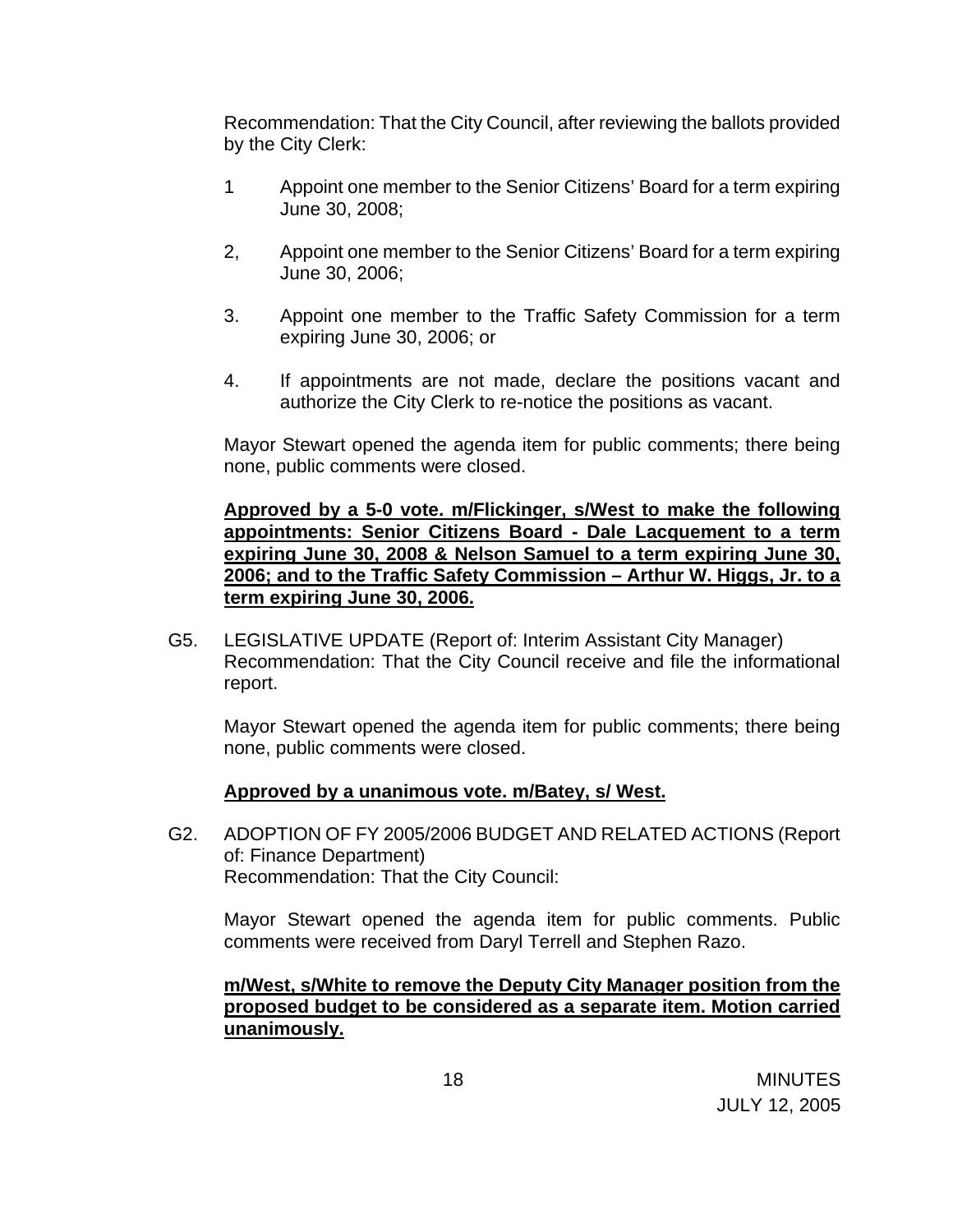1. Adopt Resolution No. 2005-63, approving the Operating and Capital Budgets for the City of Moreno Valley for FY 2005-06, including all applicable adjustments pursuant to the Schedule of Budget Adjustments;

### Resolution No. 2005-63

A Resolution of the City Council of the City of Moreno Valley, California, Adopting the Operating and Capital Budgets for Fiscal Year 2005-06

### **Approved by a 5-0 vote. m/White, s/Flickinger.**

2. Acting in its capacity as the President and Board of Directors of the Community Services District of the City of Moreno Valley, adopt Resolution No. CSD 2005-16, approving the Operating and Capital Budgets, for the Community Services District of the City of Moreno Valley for FY 2005-06, including all applicable adjustments pursuant to the Schedule of Budget Adjustments;

Resolution No. CSD 2005-16

A Resolution of the Community Services District of the City of Moreno Valley, California, Adopting the Operating and Capital Budgets for Fiscal Year 2005-06

### **Approved by a 5-0 vote. m/White, s/Flickinger.**

3. Acting in its capacity as the Chairperson and Agency Members of the Community Redevelopment Agency of the City of Moreno Valley, Adopt Resolution No. RDA 2005-08, approving the Operating and Capital Budgets for the Community Redevelopment Agency of the City of Moreno Valley for FY 2005-06, including all applicable adjustments pursuant to the Schedule of Budget Adjustments;

# Resolution No. RDA 2005-08

A Resolution of the Community Redevelopment Agency of the City of Moreno Valley, California, Adopting the Operating and Capital Budgets for Fiscal Year 2005-06

### **Approved by a 5-0 vote. m/White, s/Flickinger.**

4. Acting in its capacity as the President and Board of Directors of the Community Services District, approve the repayment of up to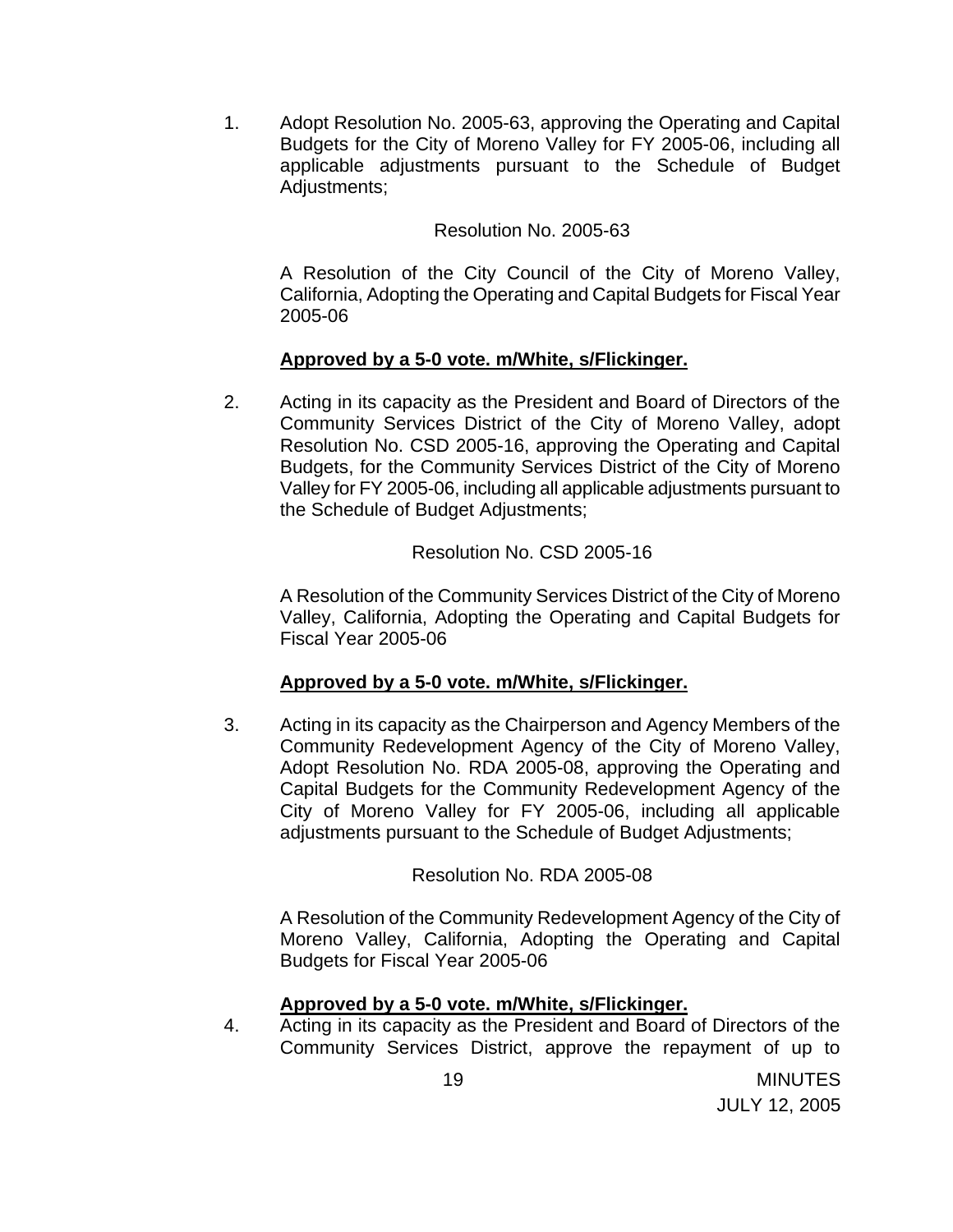\$40,000,000 to the City of Moreno Valley by renewal of the Promissory Note, pursuant to the terms and conditions of the outstanding Promissory Note, the borrowing of up to \$40,000,000 pursuant to the terms and conditions of the Promissory Note, and the execution of the original of said note by the President of the Board of Directors, and the delivery of said executed note to the Treasurer of the City;

### **Approved by a 5-0 vote. m/White, s/Flickinger.**

5. Acting in its capacity as the Chairperson and Agency Members of the Community Redevelopment Agency of the City of Moreno Valley, approve the repayment of up to \$40,000,000 to the City of Moreno Valley by renewal of the Promissory Note, pursuant to the terms and conditions of the outstanding Promissory Note, the borrowing of up to \$40,000,000 pursuant to the terms and conditions of the Promissory Note, and the execution of the original of said note by the Chairperson and Agency Members, and the delivery of said executed note to the Treasurer of the City;

### **Approved by a 5-0 vote. m/White, s/Flickinger.**

6. Approve the FY 2005-06 Staffing Plan and Position Control Roster, which reflect the personnel allocations consistent with the adoption of the FY 2005-06 Budget; and

### **Approved by a 5-0 vote, with the exception of the Deputy City Manager position. m/White, s/Flickinger.**

7. Approve Alternative Budget Amendments pursuant to Attachment "B" (Council will need to take specific action on each budget item).

**Approved by a 5-0 vote to approve as well as to approve the "Schedule of Supplemental Budget Adjustments"(attachment A), which will reduce the Police Patrol Budget by \$267,354 based on projected savings. m/Flickinger, s/White.**

 **m/White, s/West to approve the Deputy City Manager position and amend the budget and Resolution No. 2005-63 to include the position and for the Deputy City Manager position to be filled by the new City Manager when he/she is on board. Approved by a 3- 2 vote, Batey and Flickinger dissenting.**

20 MINUTES JULY 12, 2005 G3. REVIEW AND APPROVAL OF THE SUNNYMEAD BOULEVARD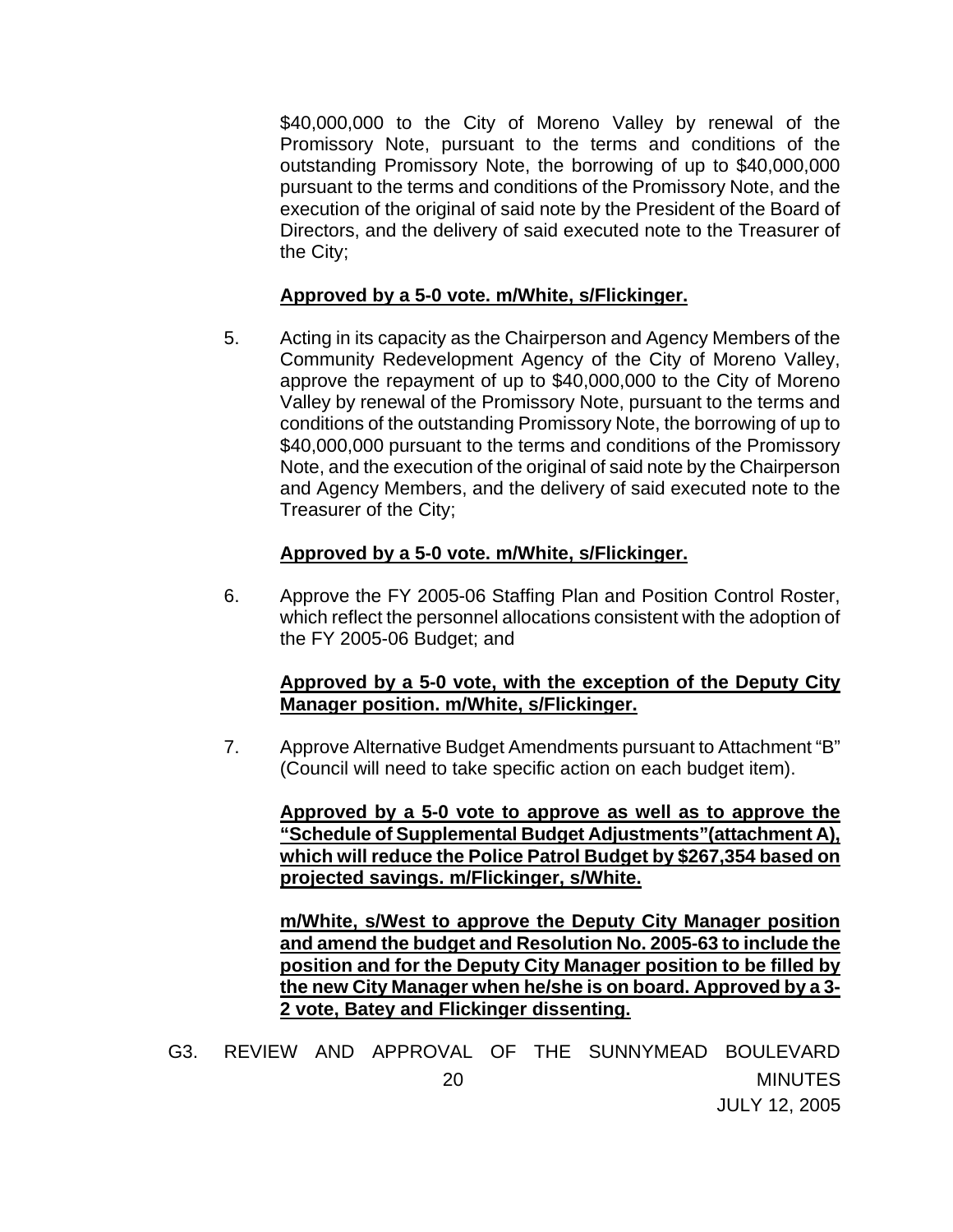REVITALIZATION PROJECT STRATEGIC PLAN AND THE PUBLIC WORKS AGREEMENT TO UNDERTAKE THIS DESIGNATED PUBLIC IMPROVEMENT (Report of: Interim Economic Development Director) Recommendation:

 Chairman Stewart opened the agenda item for public comments; there being none, public comments were closed.

1) The Redevelopment Agency Board review and approve the proposed Strategic Plan for Sunnymead Boulevard Revitalization Project;

### **Approved by a 5-0 vote. m/White, s/Flickinger.**

2) The City Council adopt Resolution No. 2005-61, approving and authorizing the execution of the Public Works Agreement between the City of Moreno Valley and the Redevelopment Agency; and

# Resolution No. 2005-61

A Resolution of the City Council of the City of Moreno Valley, Approving and Authorizing the Execution of a Public Works Agreement with the Community Redevelopment Agency of the City of Moreno Valley and Making Certain Findings in Connection with the Provision of Public Improvements and Authorizing Such Improvements in Connection Therewith

# **Approved by a 5-0 vote. m/White, s/Flickinger.**

3) The Redevelopment Agency Board adopt Resolution No. RDA 2005- 07, approving and authorizing the execution of the Public Works Agreement between the City of Moreno Valley and the Redevelopment Agency.

### Resolution No. RDA 2005-07

A Resolution of the Community Redevelopment Agency of the City of Moreno Valley Approving and Authorizing the Execution of a Public Works Agreement with the City of Moreno Valley and Making Certain Findings in Connection with the Provision of Public Improvements and Authorizing Such Improvements in Connection Therewith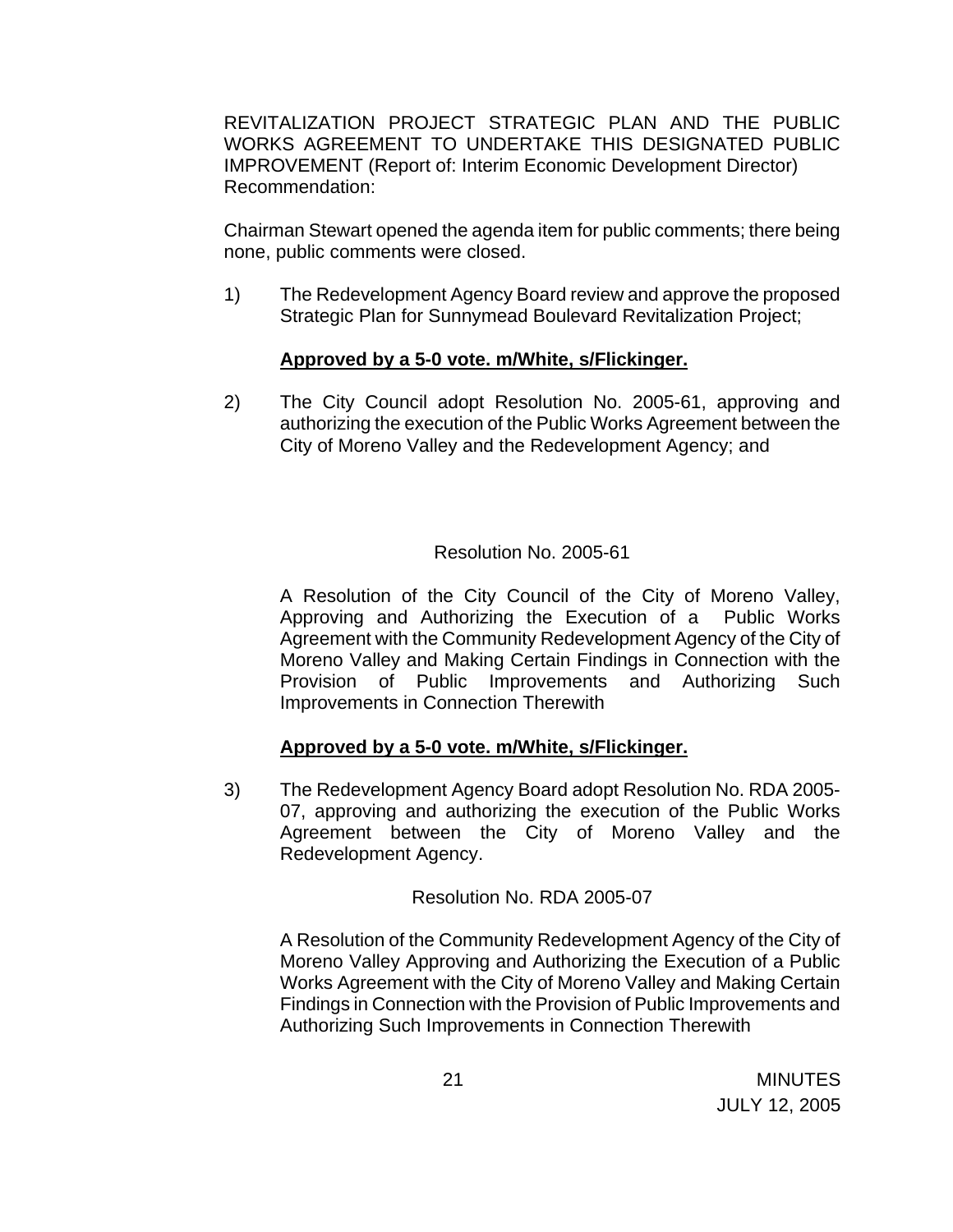### **Approved by a 5-0 vote. m/White, s/Flickinger.**

G6. CITY MANAGER'S REPORT (Informational Oral Presentation – not for Council action)

 Mayor Stewart opened the agenda item for public comments; there being none, public comments were closed.

The City Manager thanked the City Council for the deliberative budget process this year.

# **H. LEGISLATIVE ACTIONS**

ORDINANCES - 1ST READING AND INTRODUCTION - NONE

ORDINANCES - 2ND READING AND ADOPTION

ORDINANCES - URGENCY ORDINANCES – NONE

RESOLUTIONS – NONE

PUBLIC COMMENTS **ON ANY SUBJECT NOT ON THE AGENDA** UNDER THE JURISDICTION OF THE CITY COUNCIL ARE AS FOLLOWS:

Daryl Terrell

- 1) Disappointed in not being appointed to the Traffic Safety Commission will continue to be active in the City
- 2) Apologized for his emotional outburst

### **CLOSING COMMENTS AND/OR REPORTS OF THE CITY COUNCIL, COMMUNITY SERVICES DISTRICT, OR COMMUNITY REDEVELOPMENT AGENCY**

### Council Member White

1) Glad to see the budget has passed – thanked the Council Members for a lively discussion

### Council Member West

1) Commended the City Manager on the balanced budget and all staff involved that devotes so much time to the process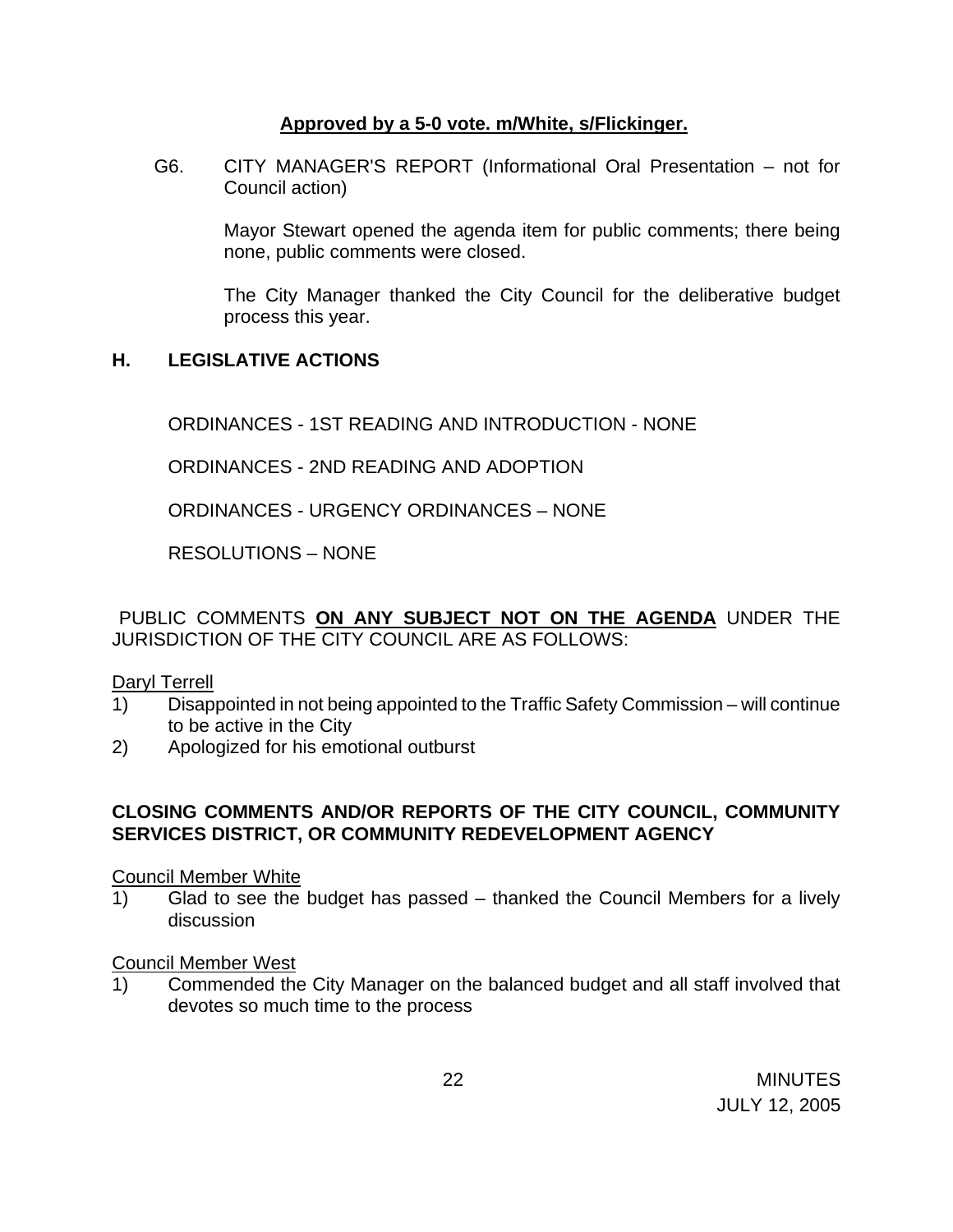- 2) Requested additional information on the Deputy City Manager position
- 3) Commented on the great KNX 1070 radio interview with the Mayor regarding Moreno Valley being the sixth fasting growing city in the nation

Mayor Pro Tem Flickinger

- 1) Thanked everyone for their support and prayers during her husband's recent illness
- 2) Flags outside need to be replaced they are faded
- 3) Inquired as to the process of cell phone calls going to 911 being diverted to the local dispatch number – would like a report brought back to the Council on this
- 4) Thanked her colleagues for their mutual respect during the budget process

Council Member Batey

- 1) Commended the Parks & Recreation Director & his staff on a great Fourth of July celebration
- 2) Welcomed back Mayor Pro Tem Flickinger

### Mayor Stewart

- 1) Commented on his radio interview with KNX 1070
- 2) Announced on August 9 the C-17's will be arriving at March Air Reserve Base ceremony scheduled for 1:00 or 1:30 p.m.
- 3) Very significant issues in the budget process this year happy to be adding additional police & fire personnel – all five Council Members have their own issues but all work well together – thanked staff for their hard work on the budget

# **CLOSED SESSION - NONE**

\_\_\_\_\_\_\_\_\_\_\_\_\_\_\_\_\_\_\_\_\_\_\_\_\_\_\_\_\_\_\_\_\_\_

# **ADJOURNMENT**

There being no further business to conduct, the meeting was adjourned at 9:55 p.m. by unanimous informal consent.

Submitted by:

Alice Reed, City Clerk Secretary, Moreno Valley Community Services District Secretary, Community Redevelopment Agency of the City of Moreno Valley Secretary, Board of Library Trustees